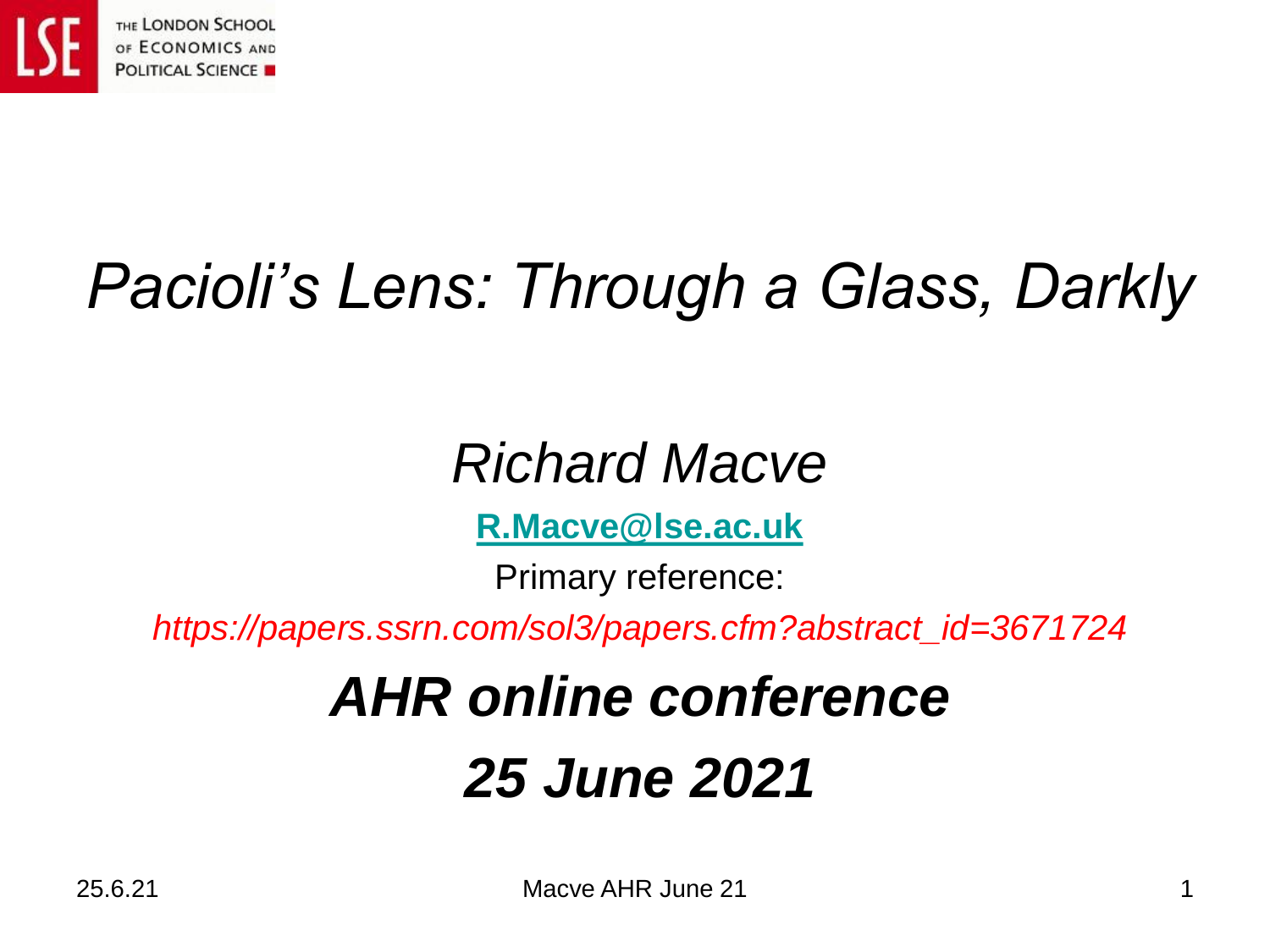### A 'paradigm shift'?

- Sangster (2018) [*The Accounting Review*, 93(2): 299-314] argues that, in the first printed manual on double-entry bookkeeping ('DEB') in 1494, Pacioli presented a novel 'axiomatic' approach that requires a corresponding 'paradigmatic shift' in our view of his contribution.
- This paper challenges Sangster's interpretation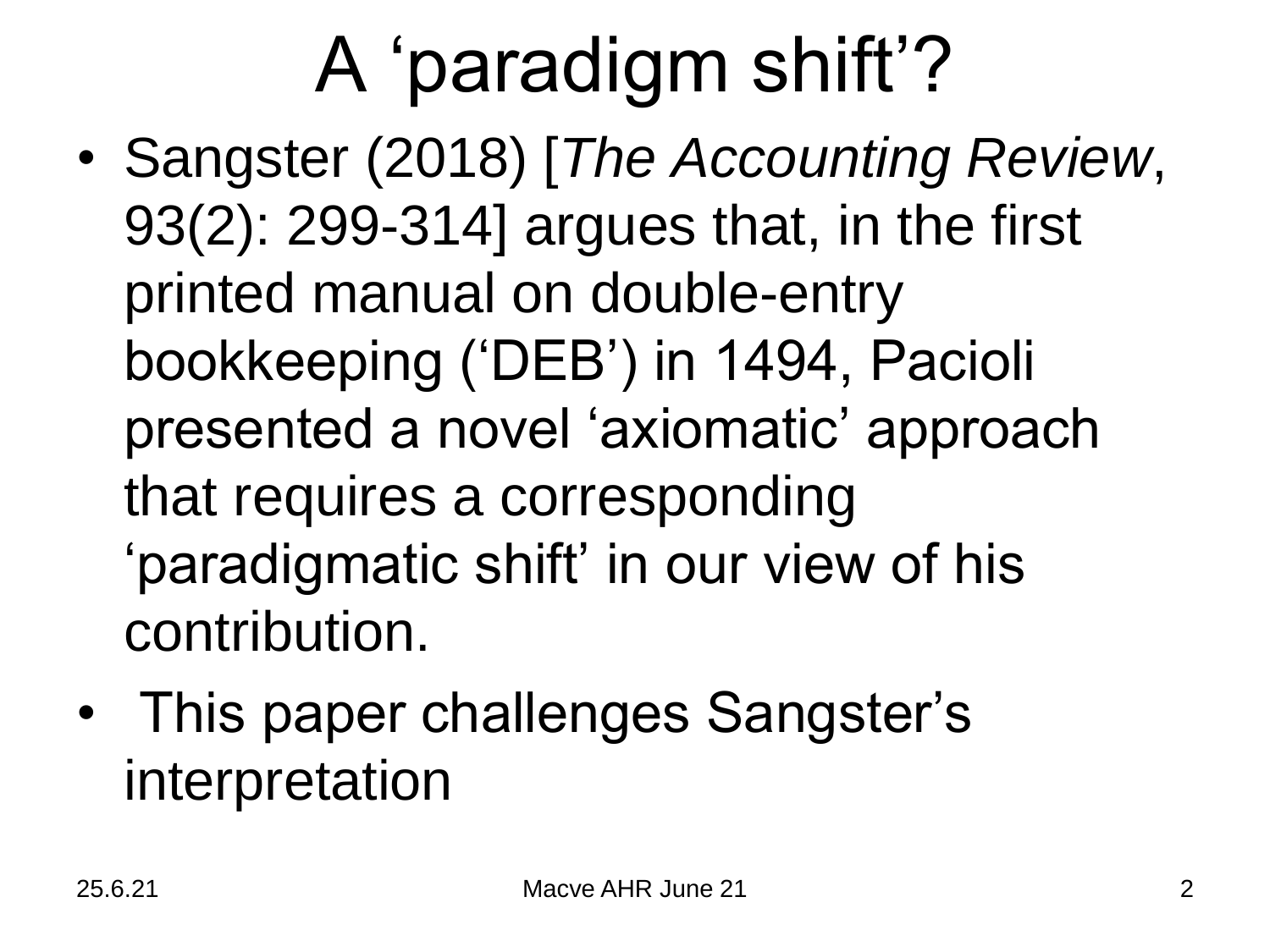- It calls for deeper understanding both of the historical development of DEB in the West and of the comparative accounting developments in the East, particularly in China.
- It tentatively concludes that, although indigenous imperial Chinese accounting practice differed in *form* from Western DEB, nevertheless despite its variety of forms it had in some cases captured the structural essentials of DEB's *content* and *functions*.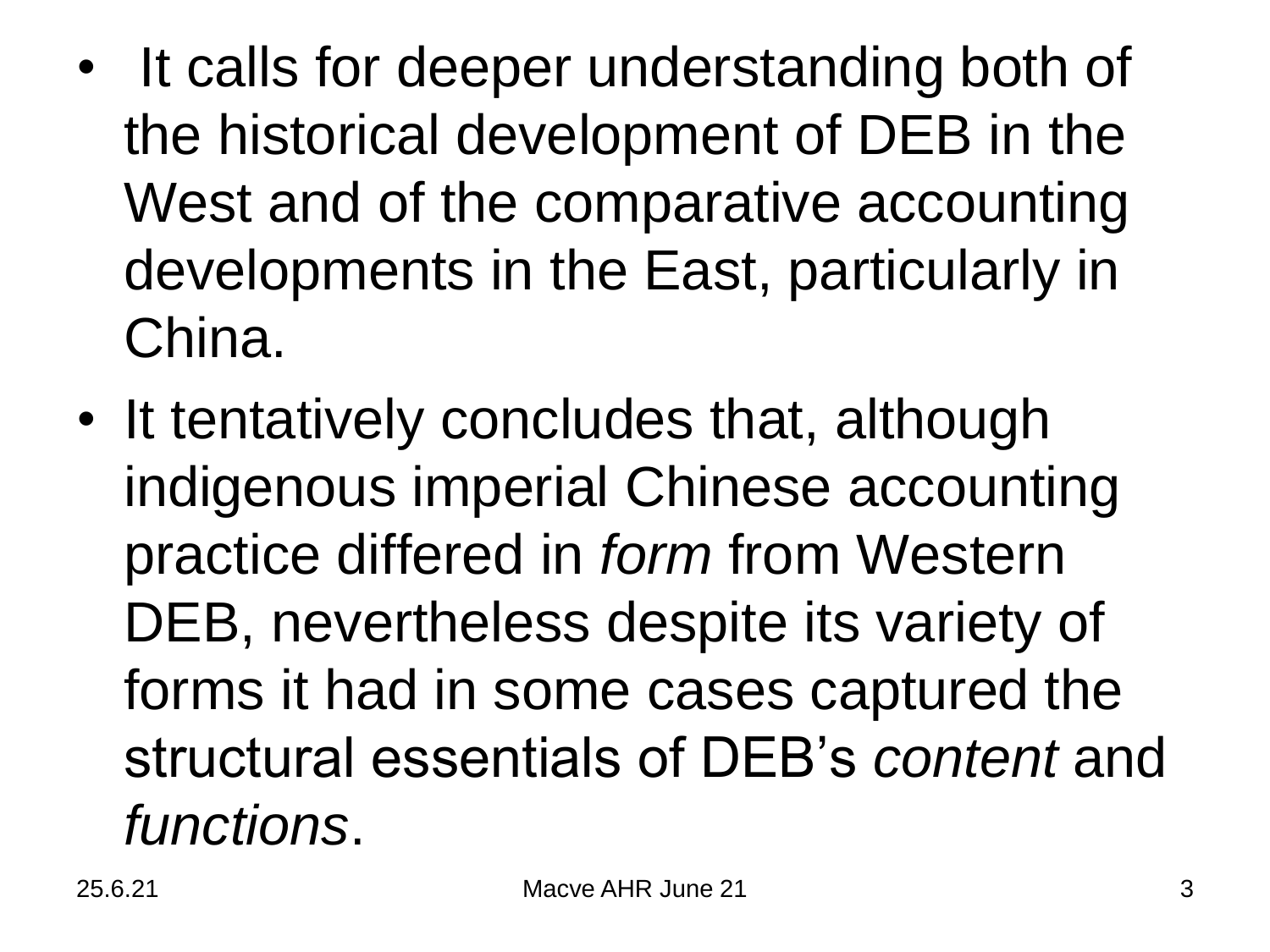### DEB

• Examples of accounts kept in DEB from around Italy (including in particular Florence and Genoa) have been traced back as far as about another 200 years before Pacioli's 1494 treatise (de Roover 1955, 1956; Goldthwaite 2015). Today, DEB still underlies the FASB's and IASB's conceptual frameworks that adopt a 'balance sheet approach' to the determination of enterprise income (e.g. Bromwich, Macve, and Sunder 2010) and it is the hallmark of the accounting and auditing profession around the world. 4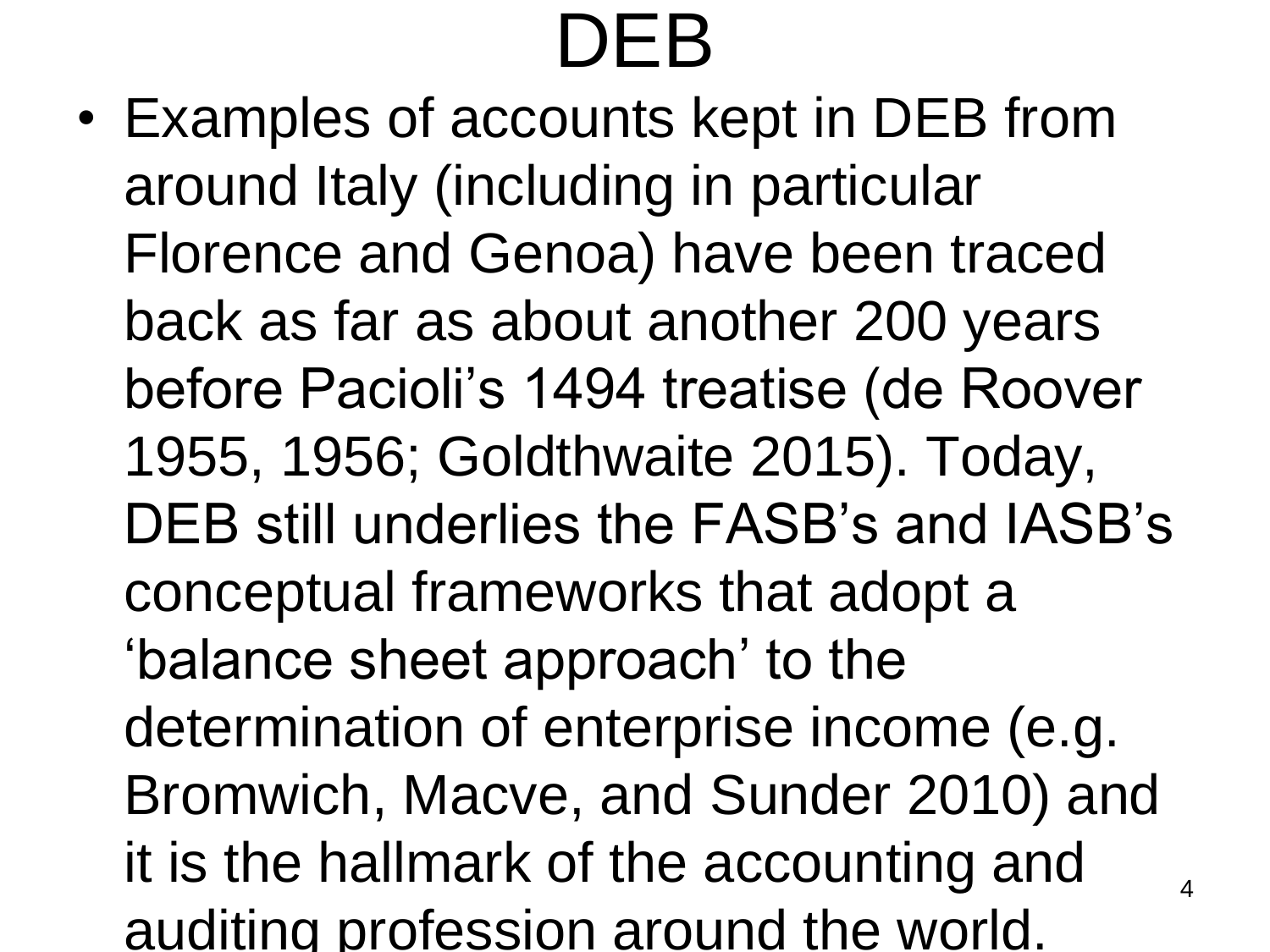### Pacioli

- Sangster (2018) goes very significantly beyond well-known evaluations of Pacioli's contribution (e.g. Yamey 1994a; Macve, 1996) and argues that 'Pacioli reveals a simplicity in the then-unrecognized axiomatic foundation of double entry that has been largely overlooked. The findings represent a paradigm shift in how we perceive Pacioli, his treatise, and double entry.'
- i.e. it's not just a series of (often confusing) rules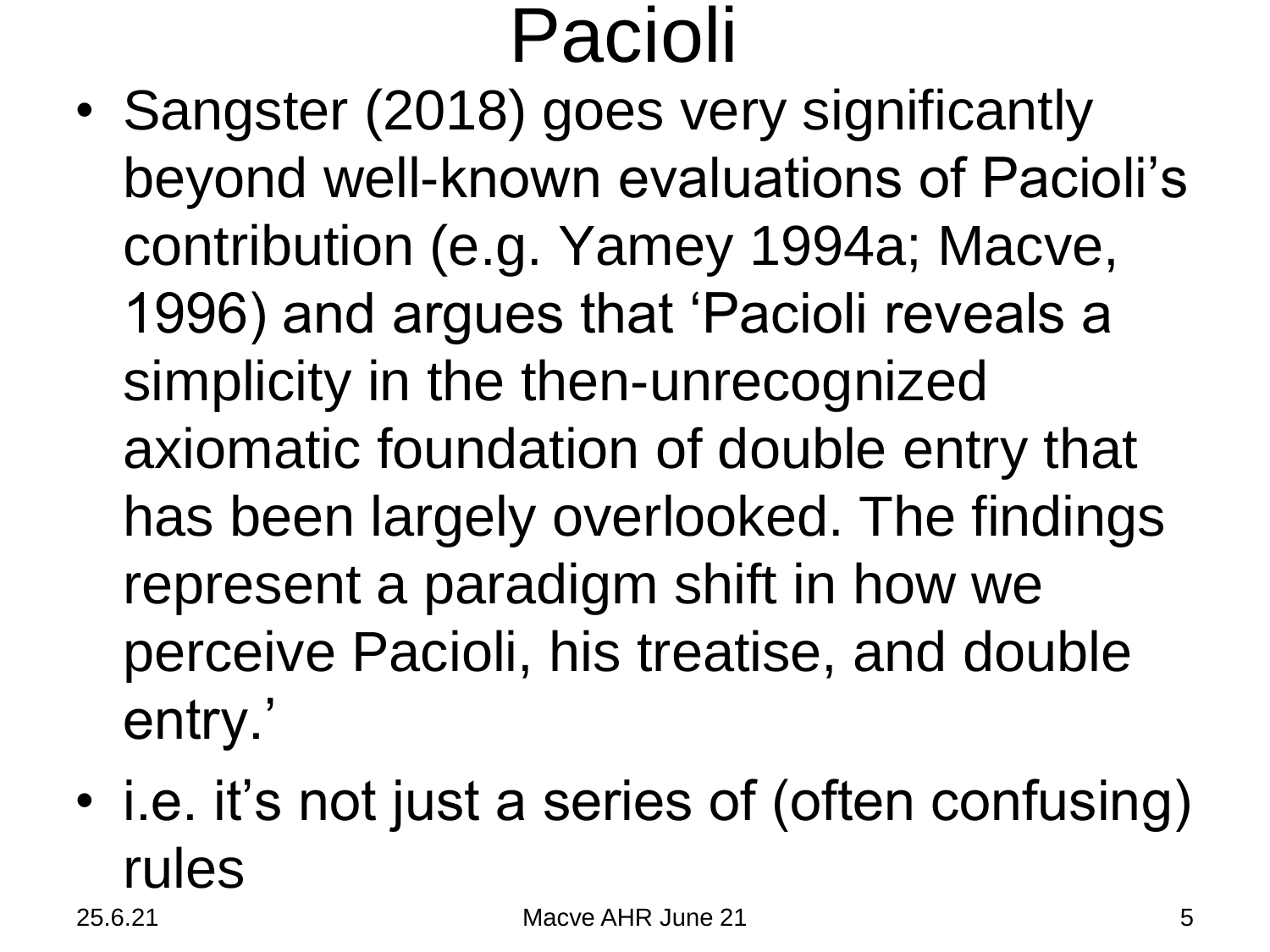### Pacioli (cont.)

• The bulk of Sangster's 2018 paper sets out a view of Pacioli's life, motivation, and approach in publishing his treatise that is in most respects broadly consistent with previous work (e.g. Macve 1996) while refining some of the minor historical details of Pacioli's life and work (c.f. Vollmers  $2015$ ) His argument is reiterated in Sangster's chapter 'Al nome de Dio e bon guadagno – Pacioli, Venice, Education and Bookkeeping', Chapter 15 in *The Origins of Accounting Culture: The Venetian Connection*, edited by M. [Sargiacomo,](https://www.amazon.co.uk/s/ref=dp_byline_sr_ebooks_1?ie=UTF8&field-author=Massimo+Sargiacomo&text=Massimo+Sargiacomo&sort=relevancerank&search-alias=digital-text) S. [Coronella,](https://www.amazon.co.uk/s/ref=dp_byline_sr_ebooks_2?ie=UTF8&field-author=Stefano+Coronella&text=Stefano+Coronella&sort=relevancerank&search-alias=digital-text) C. Mio, U. [Sostero](https://www.amazon.co.uk/s/ref=dp_byline_sr_ebooks_4?ie=UTF8&field-author=Ugo+Sostero&text=Ugo+Sostero&sort=relevancerank&search-alias=digital-text), [and R. Di Pietra](https://www.amazon.co.uk/s/ref=dp_byline_sr_ebooks_5?ie=UTF8&field-author=Roberto+Di+Pietra&text=Roberto+Di+Pietra&sort=relevancerank&search-alias=digital-text). 2018. Routledge New Works in Accounting History. New York / Abingdon: Taylor & Francis.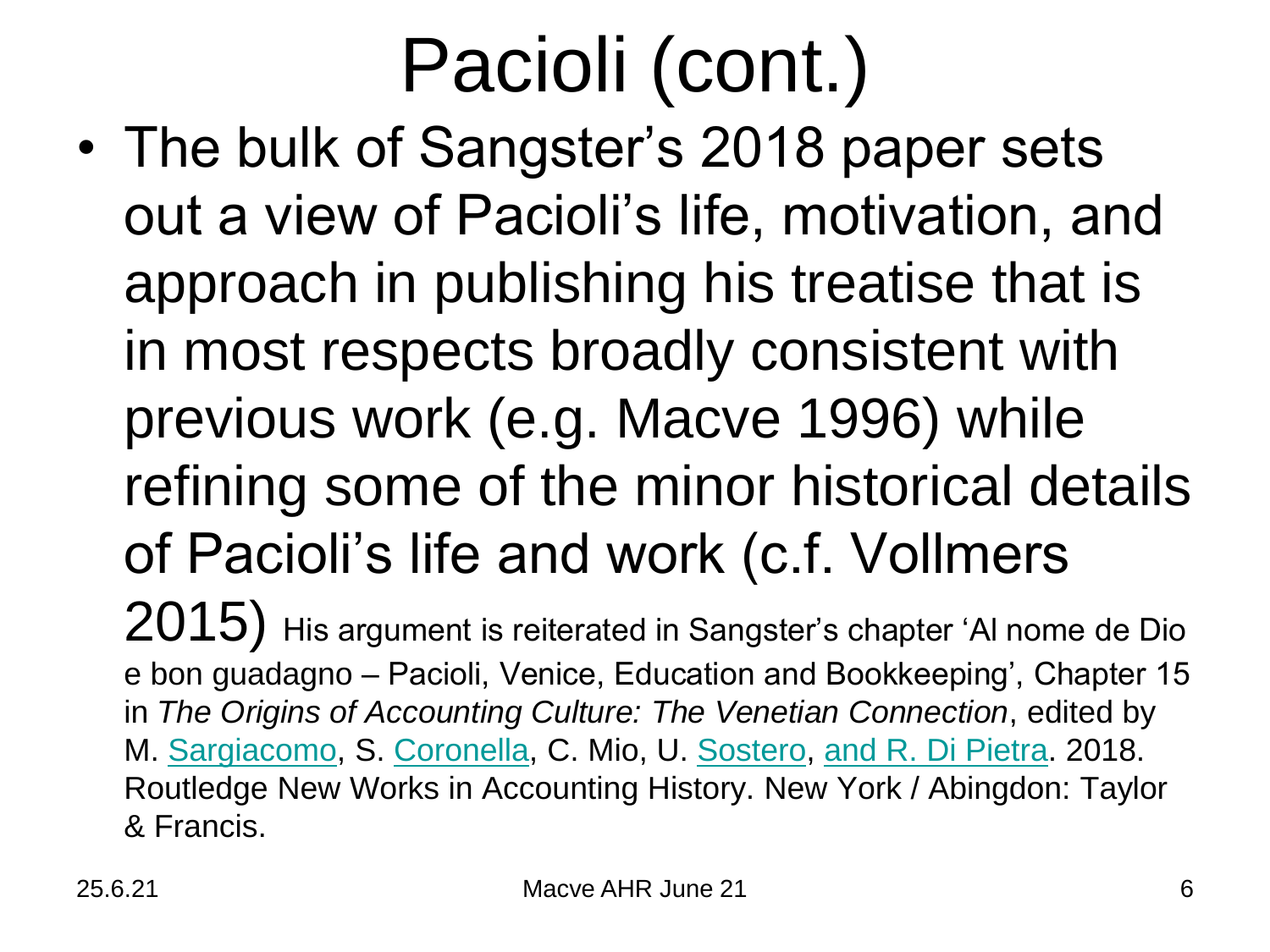### Pacioli's 'keys'

- It has been recognised by historians of mathematics that Pacioli's treatment of algebra in the *Summa* was innovative in generalising from individual problems and their numerical solutions to providing 'keys' that showed how to approach a class of similar problems (Heeffer 2012).
- But, while innovative, these 'keys' are arrived at from repeated numerical examples that establish a generalizable pattern (as given in the example in Figure 1 on p.307 of Sangster 2018), rather than exhibiting a 'paradigm shift' of being derived from first principles (or 'axioms') as Sangster claims. 7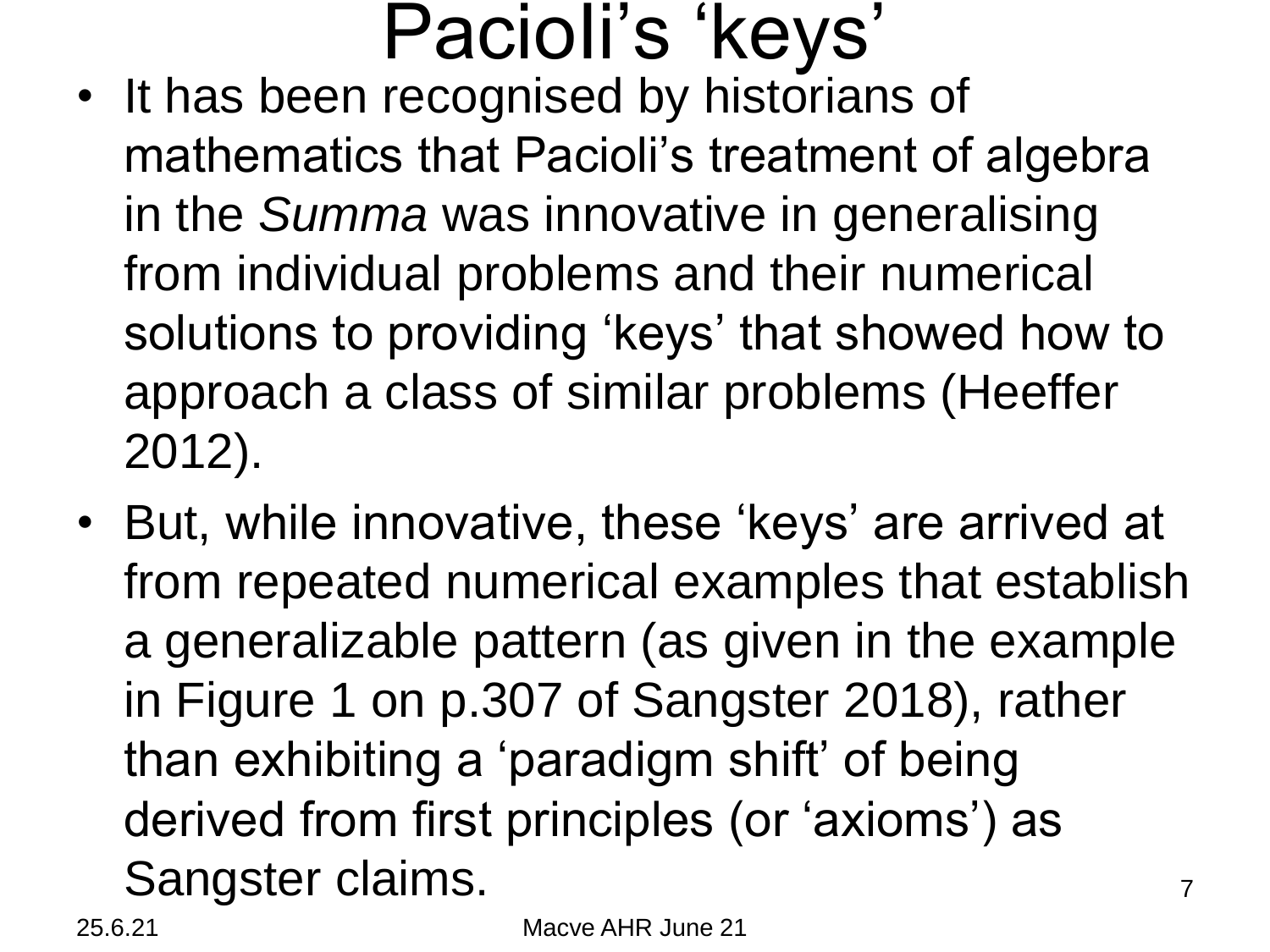### *De Scripturis*?

- Moreover Sangster then further argues that Pacioli also adopted this approach based on 'keys' in his section of the *Summa* on DEB (the *de Scripturis*) and that his explanation of DEB was correspondingly 'axiomatic'.
- But I argue here that the illustrations in Sangster's Figures 1 and 2 do not bear this out.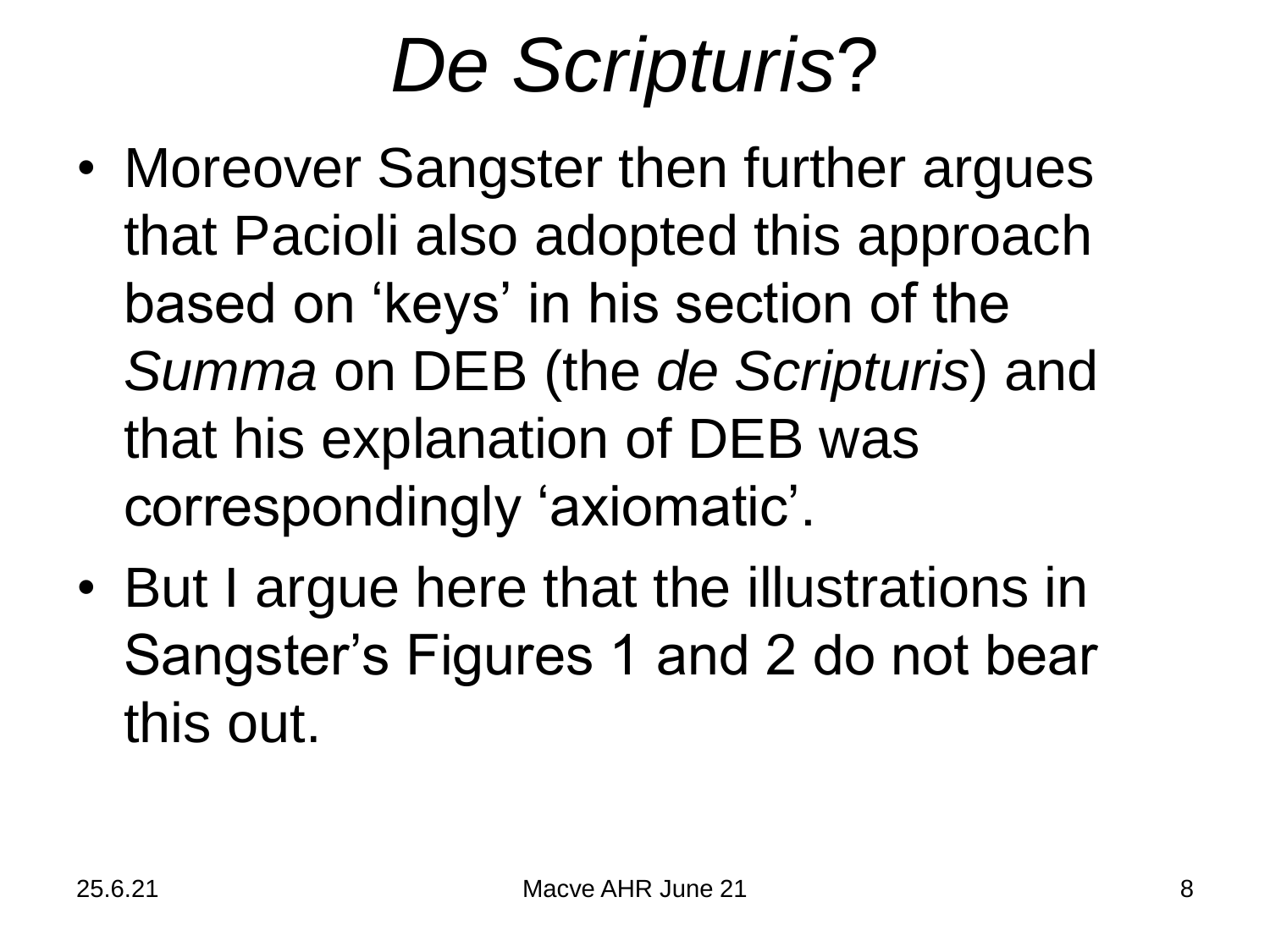### Structure of my argument

Drawing on generally accepted understandings of the nature of 'axioms', 'postulates' and 'theorems' and using simple logic, together with reviewing relevant literature on Pacioli and on the history of mathematics, I consider:

- first the nature and role of axioms etc., then
- the nature and role of 'keys' in Pacioli's algebra, noting their absence in his treatise on DEB;
- concluding with an outline discussion of the historical significance of Pacioli's treatise and of DEB in world history.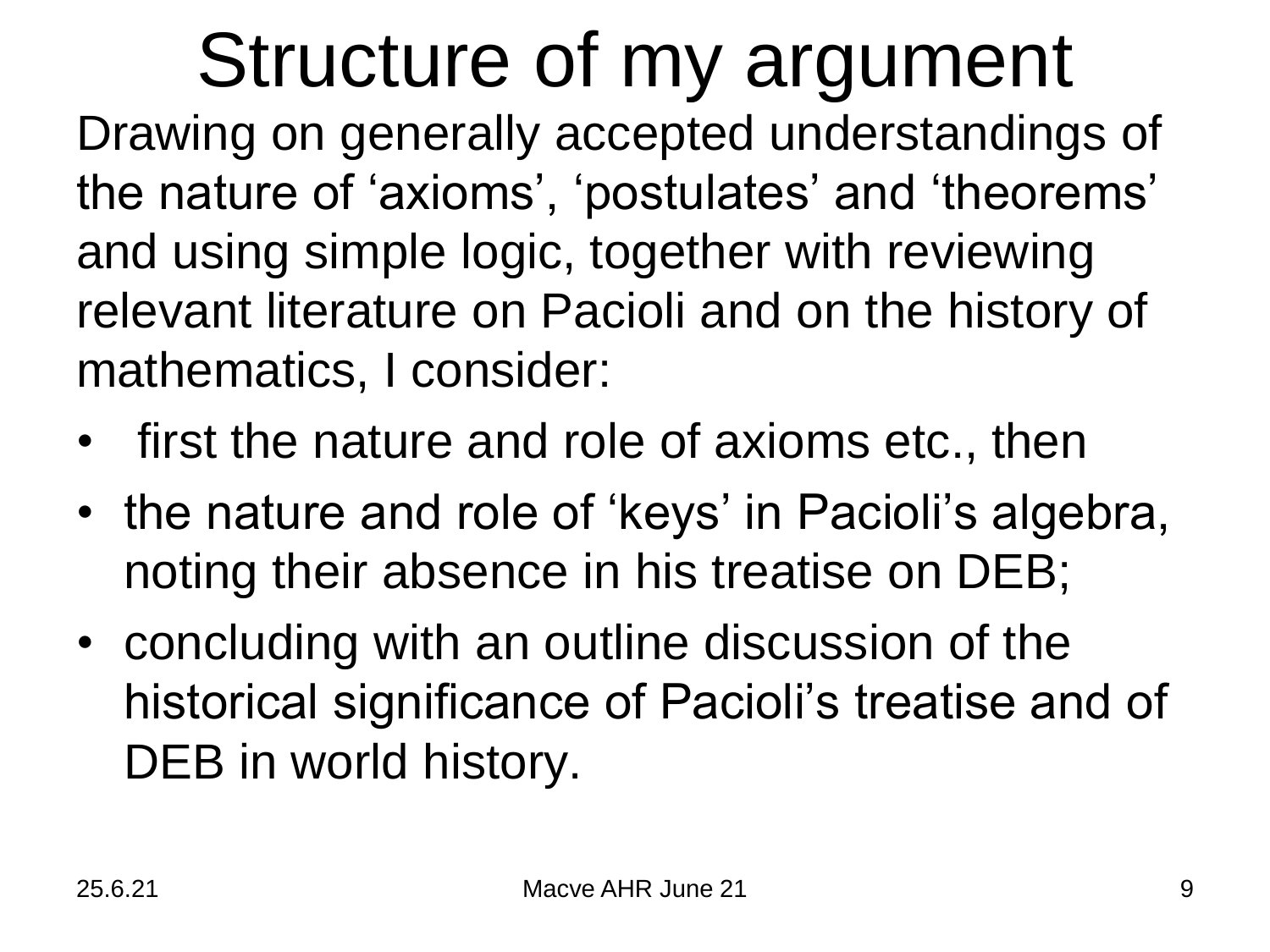### Axioms / Postulates / Theorems

- Euclid's axioms (or 'common notions'), on which he built his geometry, can be expressed as:
- Things are equal to one another if those things are equal to the same thing.
- The wholes are equal if equals are added to equals.
- The remainders are equal if equals are subtracted from equals.
- Things are equal to one another if they coincide with one another.
- The whole is greater than the part.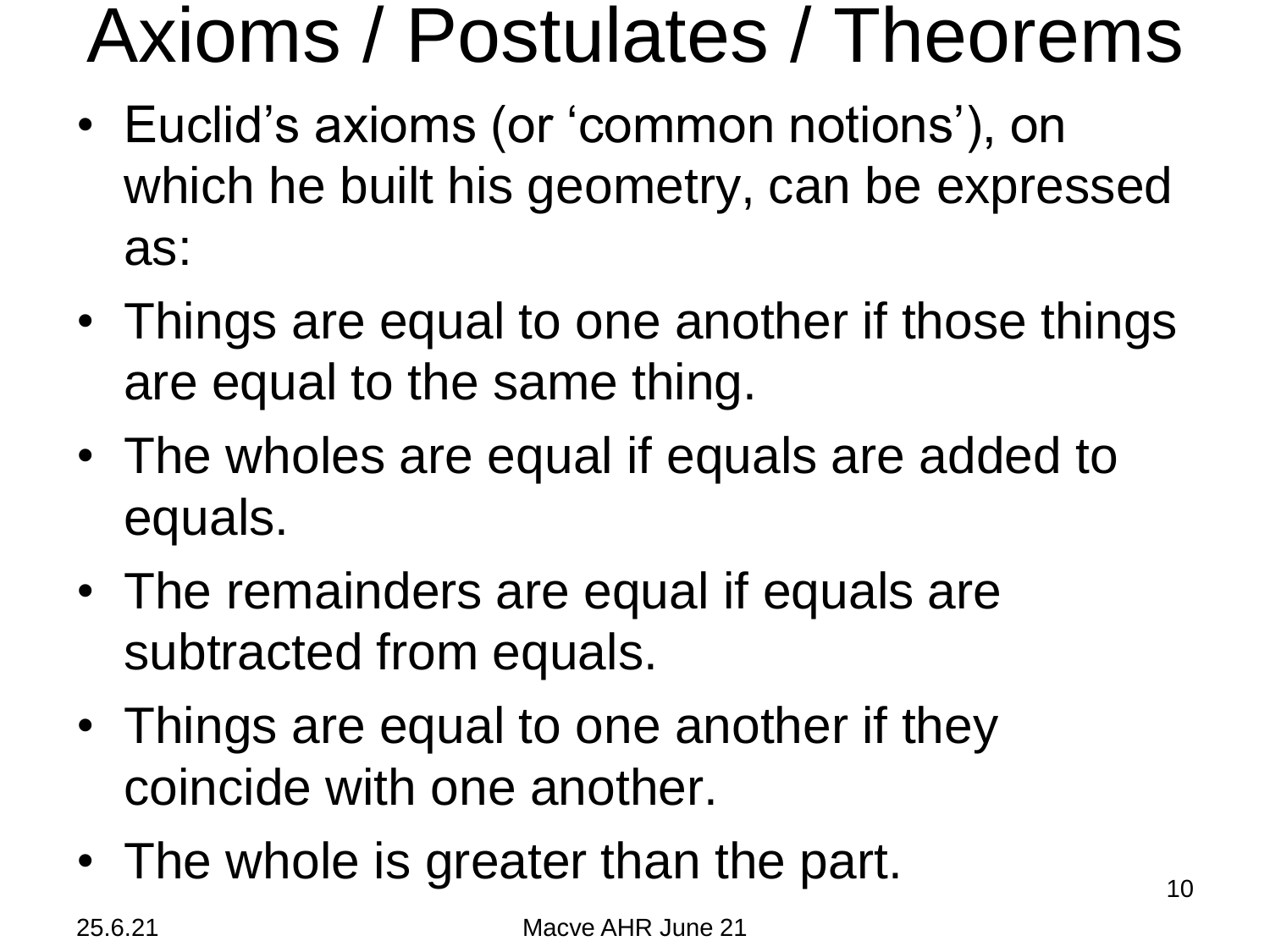These axioms are 'self-evident' truths applicable to *any field* of scientific knowledge and they are sufficient to show how to derive *all* the rules of DEB from the 'Balance Sheet Equation'.

• While 'axioms' and 'postulates' are often regarded as interchangeable concepts, the stricter distinction is that postulates are generally related to *particular fields* of knowledge (so Euclid's postulates for geometry relate to what can be said about lines, angles and circles).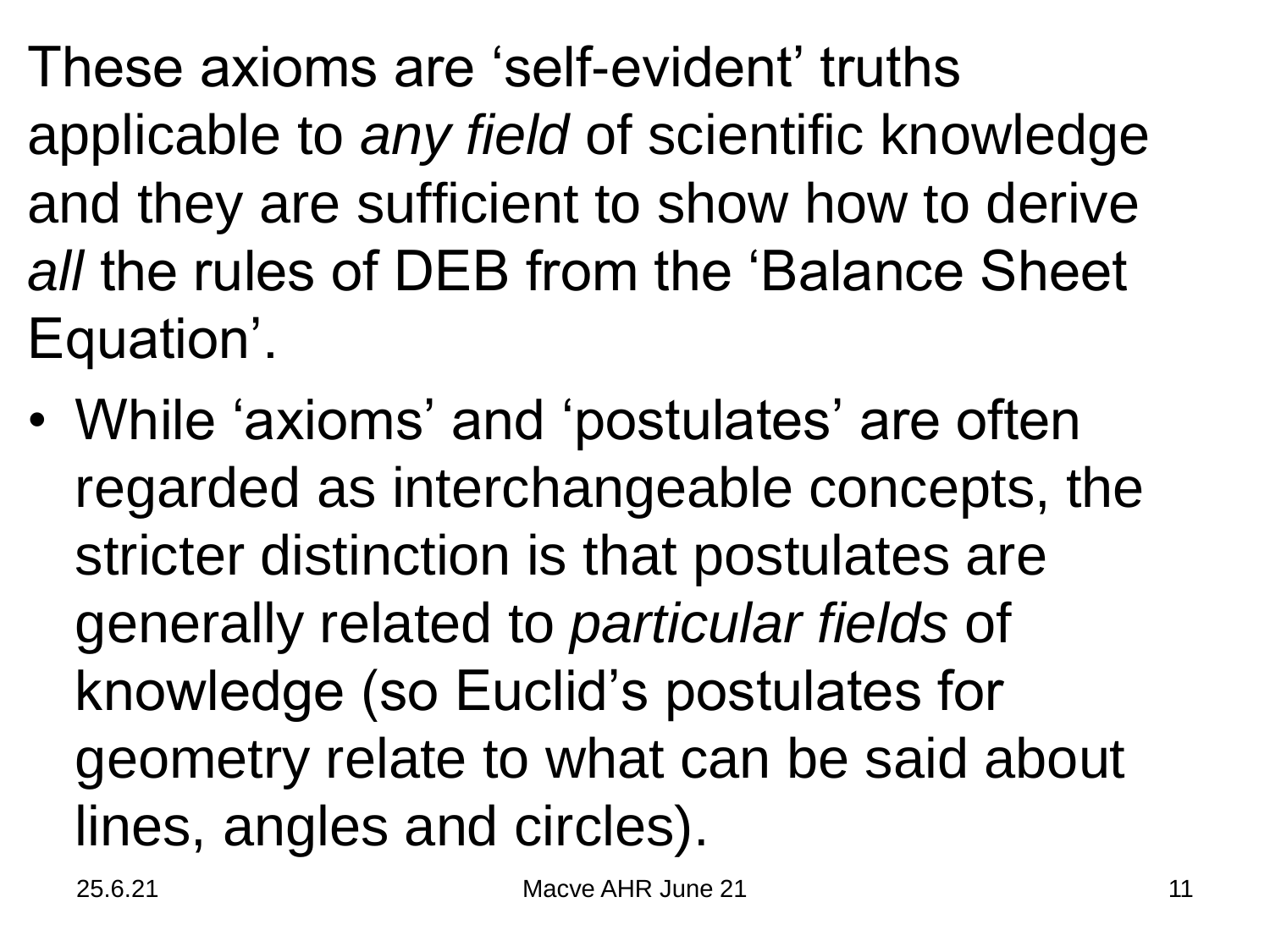### The Balance Sheet Equation: A-L=E

- The Balance Sheet Equation itself might therefore be regarded as the fundamental *postulate* of DEB, so that, together with Euclid's axioms, that is sufficient to generate all the rules of the system, showing how changes in these elements are interlinked.
- However, formal exposition of DEB through the 'Balance Sheet Equation' was not developed until the 19th century (Gentili and Giacomello 2017).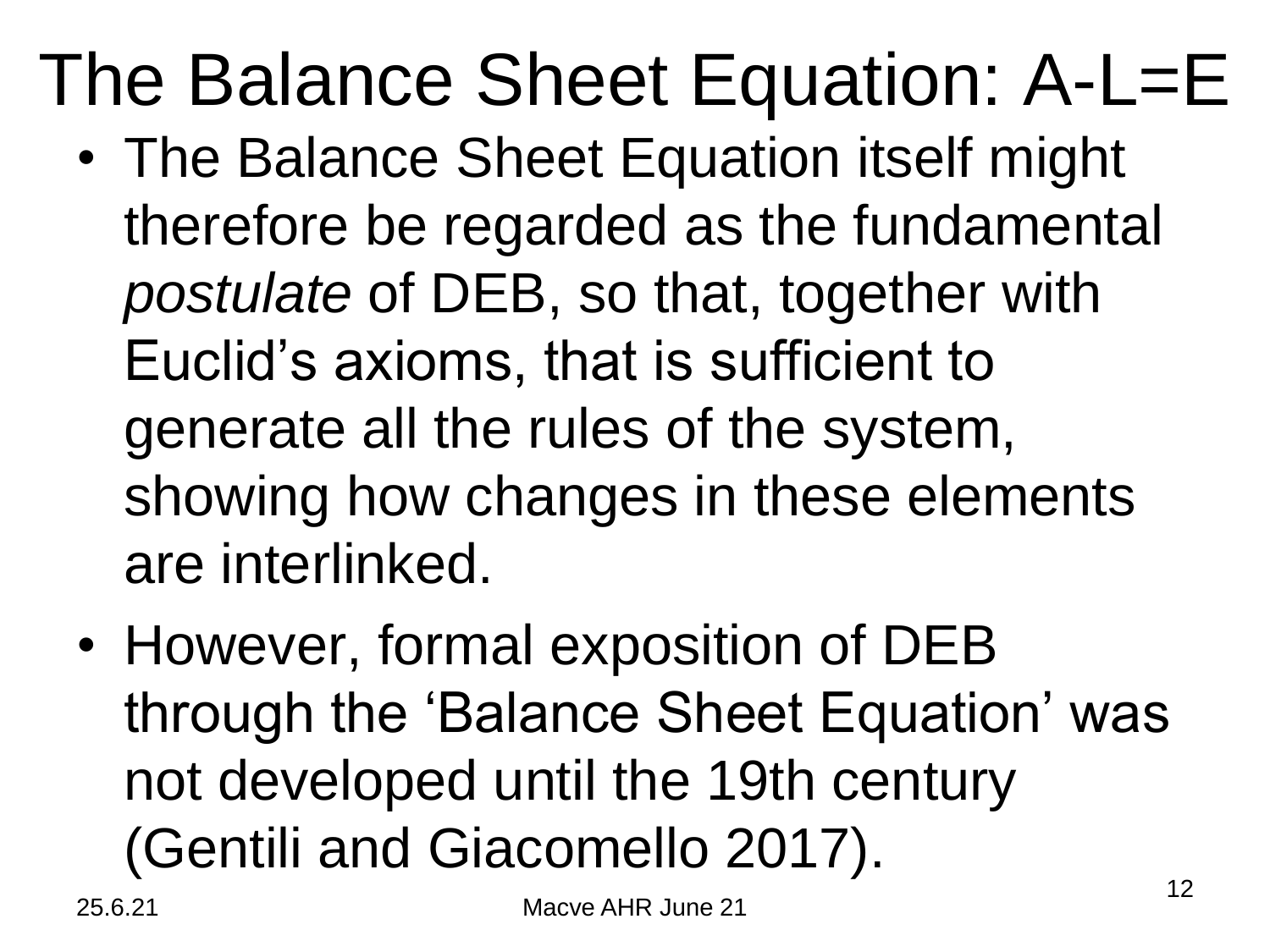

- Nevertheless, it has been argued (e.g. Macve 1996) that Pacioli had an *implicit* understanding of this logic as he begins his treatise by showing how to prepare an opening 'inventory' (i.e. effectively a balance sheet of (net) assets and the equivalent amount of owner's equity capital); then explains how transactions are to be both 'debited and 'credited' so that the total of the debits is always equal to the total of the credits (consistent with Euclid's axioms); and concludes by explaining how to prepare a closing P&L and Balance Sheet from the resulting balances in the ledger.
- So the underlying logic seems clear and Pacioli was familiar with Euclid and translated him into Latin in 1509. 25.6.21 Macve AHR June 21 <sup>13</sup>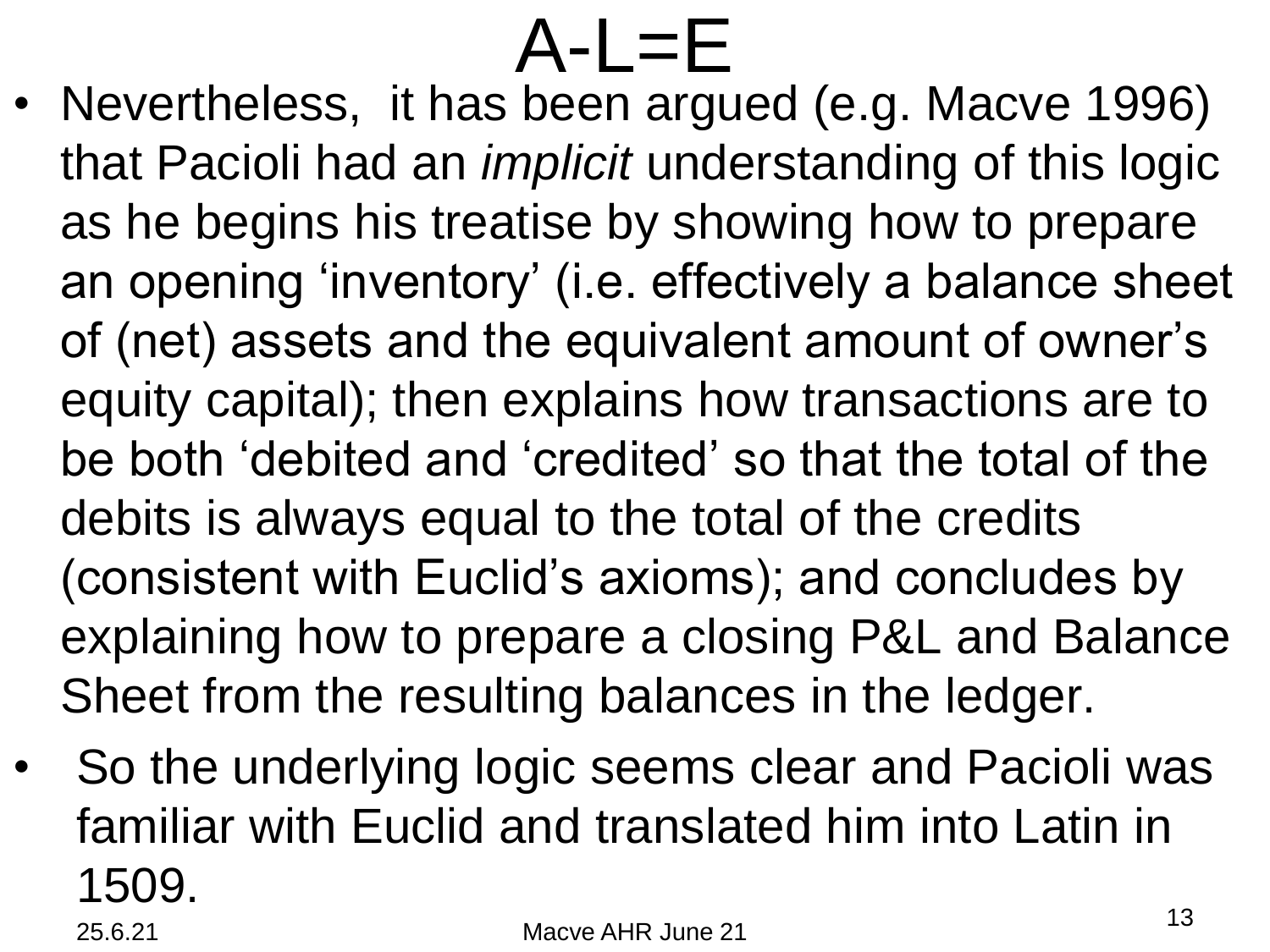#### **Figure 2 from Sangster (2018) p.309: Double entry using axioms**

- **All transactions involve two elements: an item exchanged and a form of settlement {Axiom 1} (Chapter 9)**
- **One element is debit and the other is credit {Axiom 3} (Chapter 11)**
- **Debit = credit {Axiom 4} (Chapter 12)**
- **The amount of the form of settlement = the amount of the item exchanged [Theorem 1]**
- **The amount of the form of settlement = the amount of the item exchanged [Theorem 1]**
- **All forms of settlement can substitute for each other {Axiom 2} (Chapter 9)**
- **Cash received is a debit <Postulate 1> (Chapter 12)**
- **Cash is a form of settlement (Chapter 9)**
- **If a form of settlement is received, it is a debit [Theorem 2]**
	- **And the item exchanged is a credit [Theorem 3]**
- **The amount of the form of settlement = the amount of the item exchanged [Theorem 1]**
- **All forms of settlement can substitute for each other {Axiom 2} (Chapter 9)**
- **Cash given is a credit <Postulate 3> (Chapter 18)**
- **Cash is a form of settlement (Chapter 9)**
- **If a form of settlement is given, it is a credit [Theorem 4]**
	- **And the item exchanged is a debit [Theorem 5]**
- **The entries in the money column are to be in one currency only {Axiom 5} (Chapter 12)** 14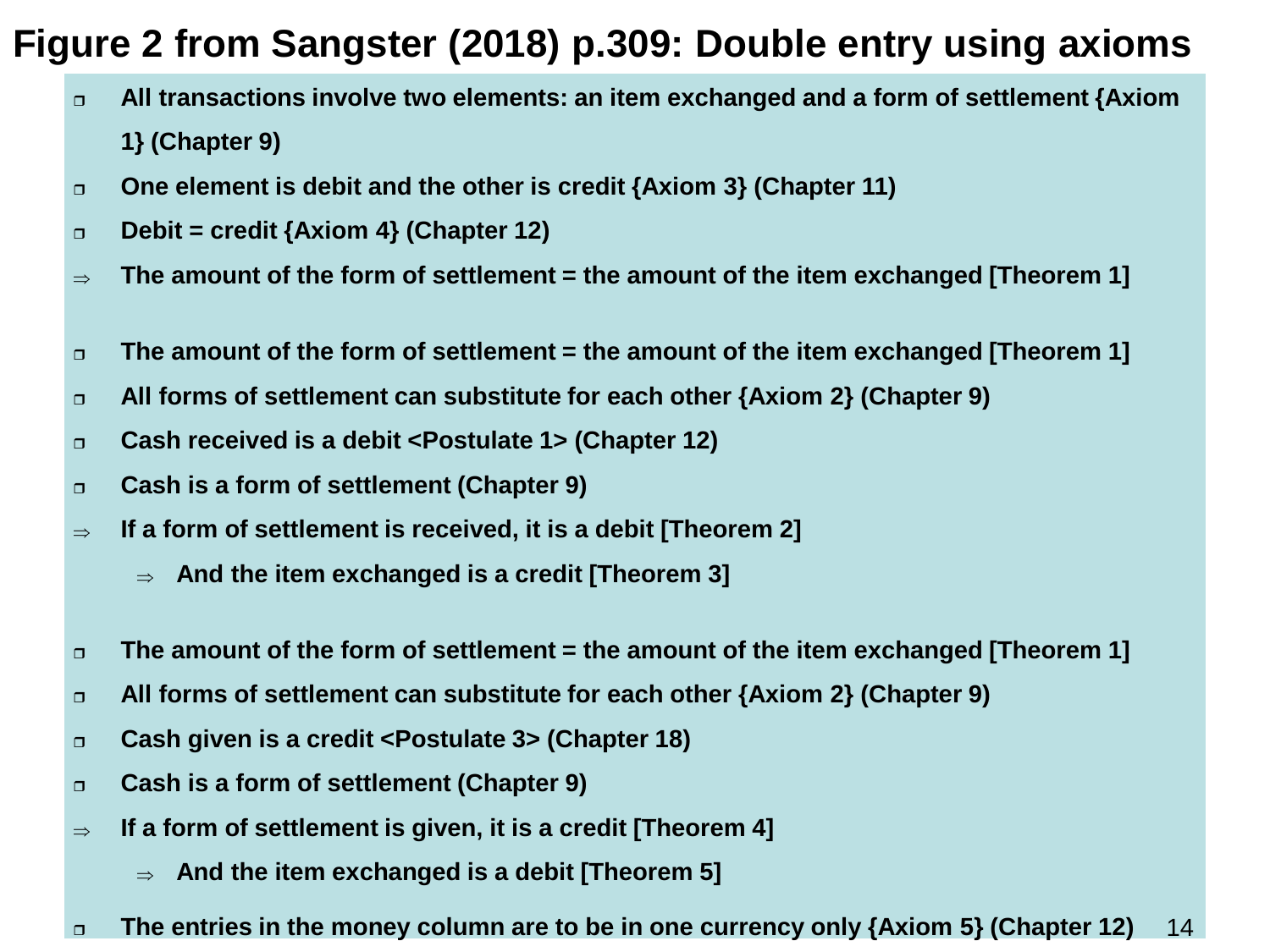#### Sangster's so-called 'axioms', 'postulates' and 'theorems'.

Is this 'pedagogically effective' when Axiom 1 doesn't come till Chapter 9; and Axioms 4 and 5 till Chapter 12? And they are not collected together in the 'Summary' (Chapter 36)?

- They are a bewildering mixture of the intuitively obvious (his 'Axiom 5'), some definitions, and several plausible but not necessary propositions.
- It is also unclear how it has been decided which are 'axioms', which are 'postulates', and which are 'theorems'.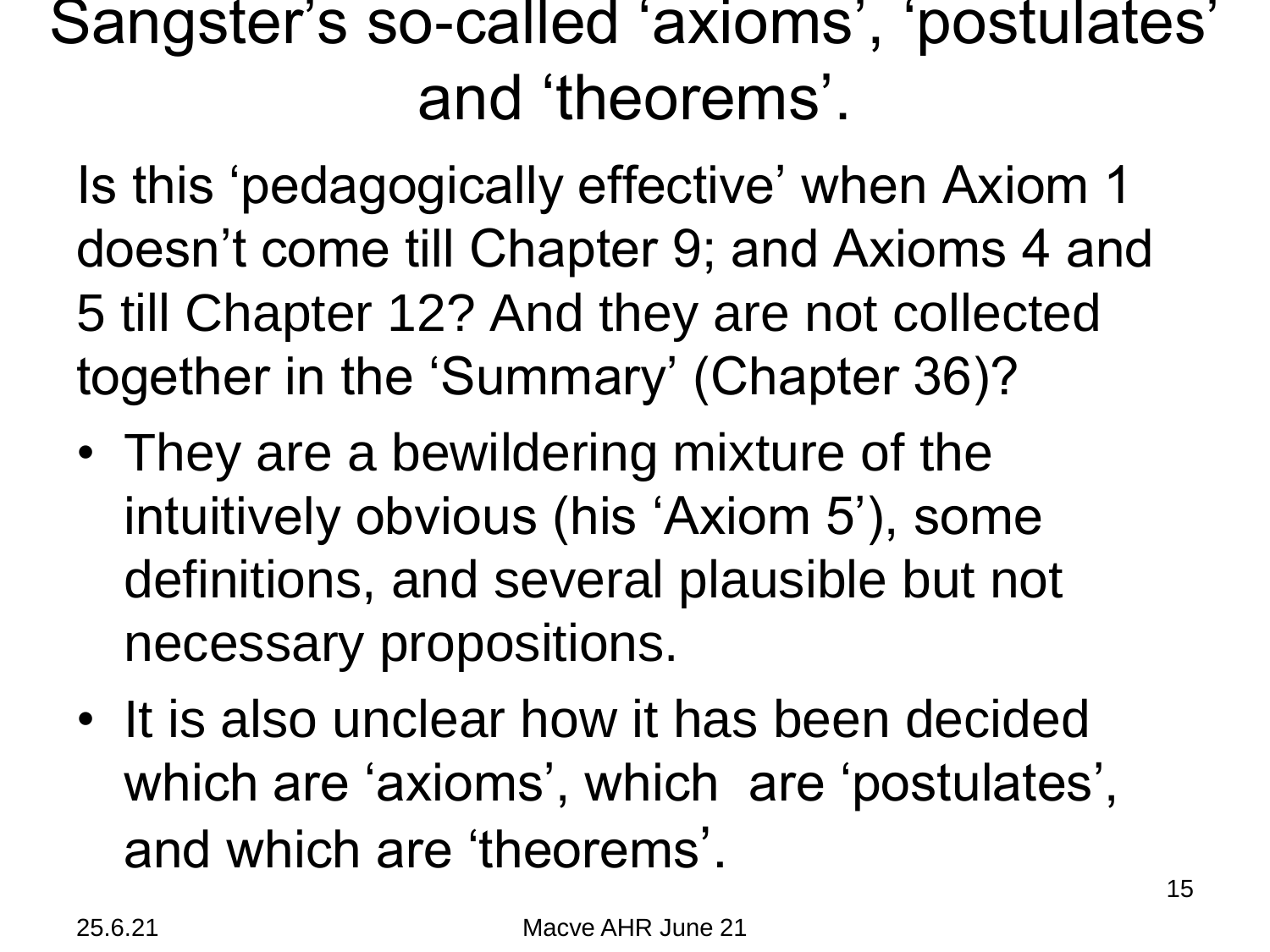### 'Dr /Cr'

- For example, 'Axiom 3' ("one element is debit and the other is credit") and 'Postulates 1 and 3' (or more generally 'Theorem 2' and 'Theorem 4') are simply a naming convention (as the convention could as well have been 'an item on the left' and 'an item on the right' or indeed 'called dog' and 'called cat' or have adopted any other arbitrary labels as long as they are to be consistently applied).
- The choice of 'debit' and 'credit' as the labels of course simply reflects the historical evolution of Italian bookkeeping wherein debtors were originally the main recorded assets and creditors the main recorded liabilities. 25.6.21 Macve AHR June 21 16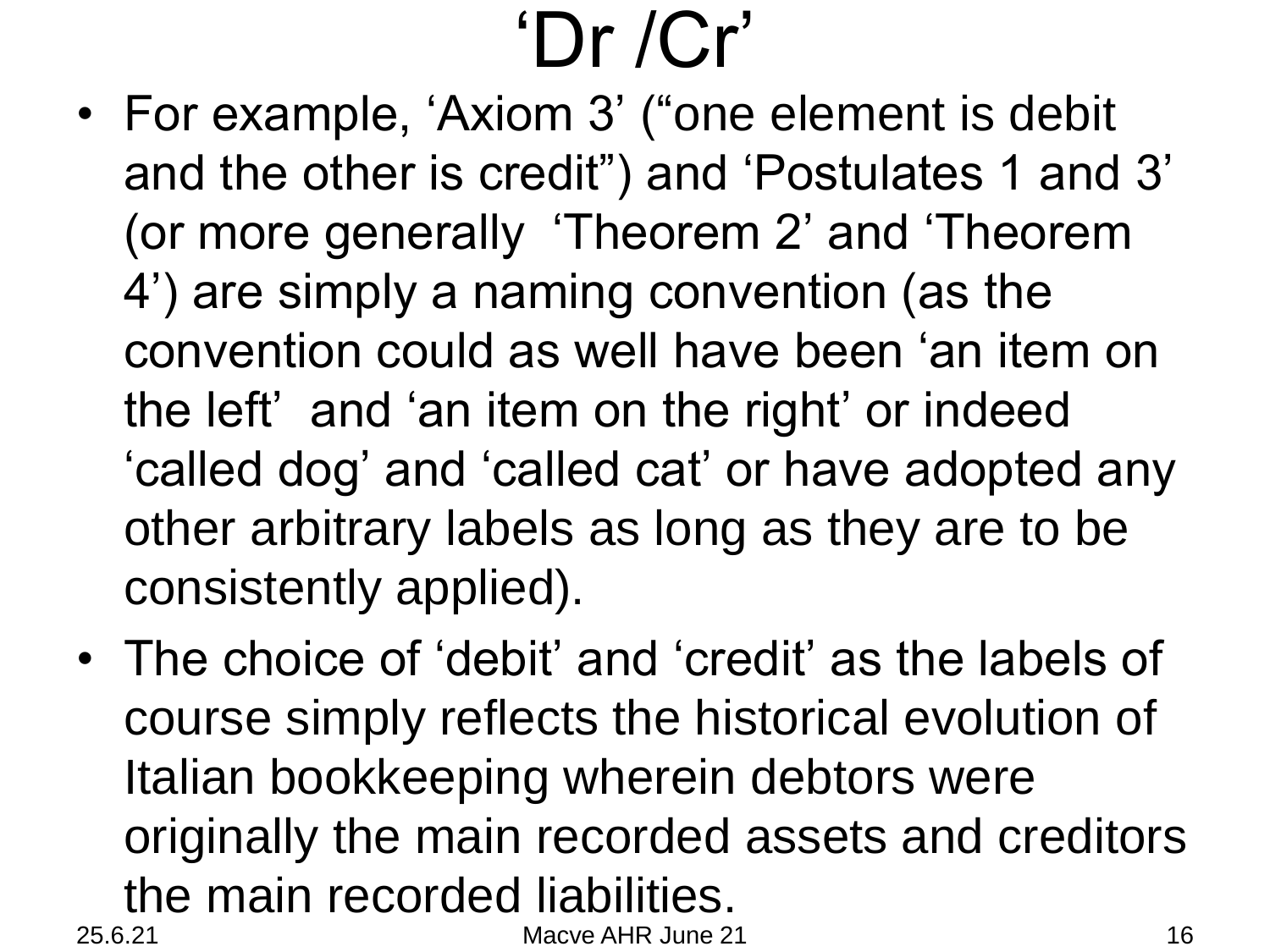A further crucial limitation of Pacioli's DEB as it is described by Sangster is that it only deals with *transactions* (e.g. sales, purchases, current expenses). By contrast the 'Balance Sheet Equation' enables one to deduce the correct bookkeeping treatment of *any* item one wishes to record, including accruals such as provisions for depreciation, for bad and doubtful debts, for pensions, for deferred taxes, and for all the other (often controversial) items that constitute the major problems in modern financial accounting.

And outside Venice actual Italian DEB practice reflected such accruals. 25.6.21 Macve AHR June 21 17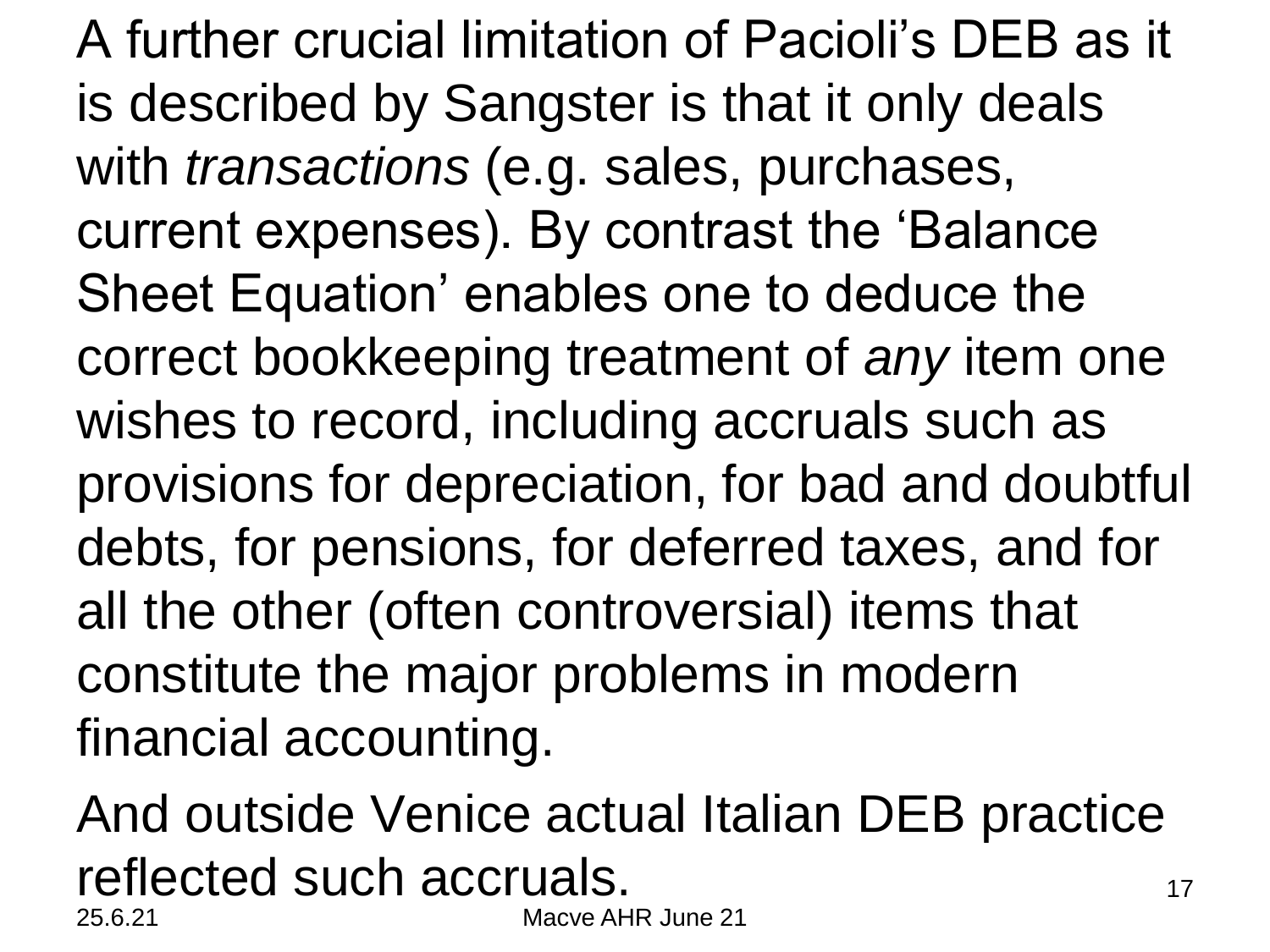### The role of 'keys'

- Sangster (2018, Figure 1) illustrates how Pacioli deployed 'keys' (*chiave*) in his exposition of algebra in the *Summa*. That example is taken from Heeffer (2012, 39).
- However, Heeffer comments:

'These "general principles" are presented without any argumentation except for numerical examples as a test…. His restructuring of abbacus problem solving methods is undoubtedly inspired by [t]his teaching experience'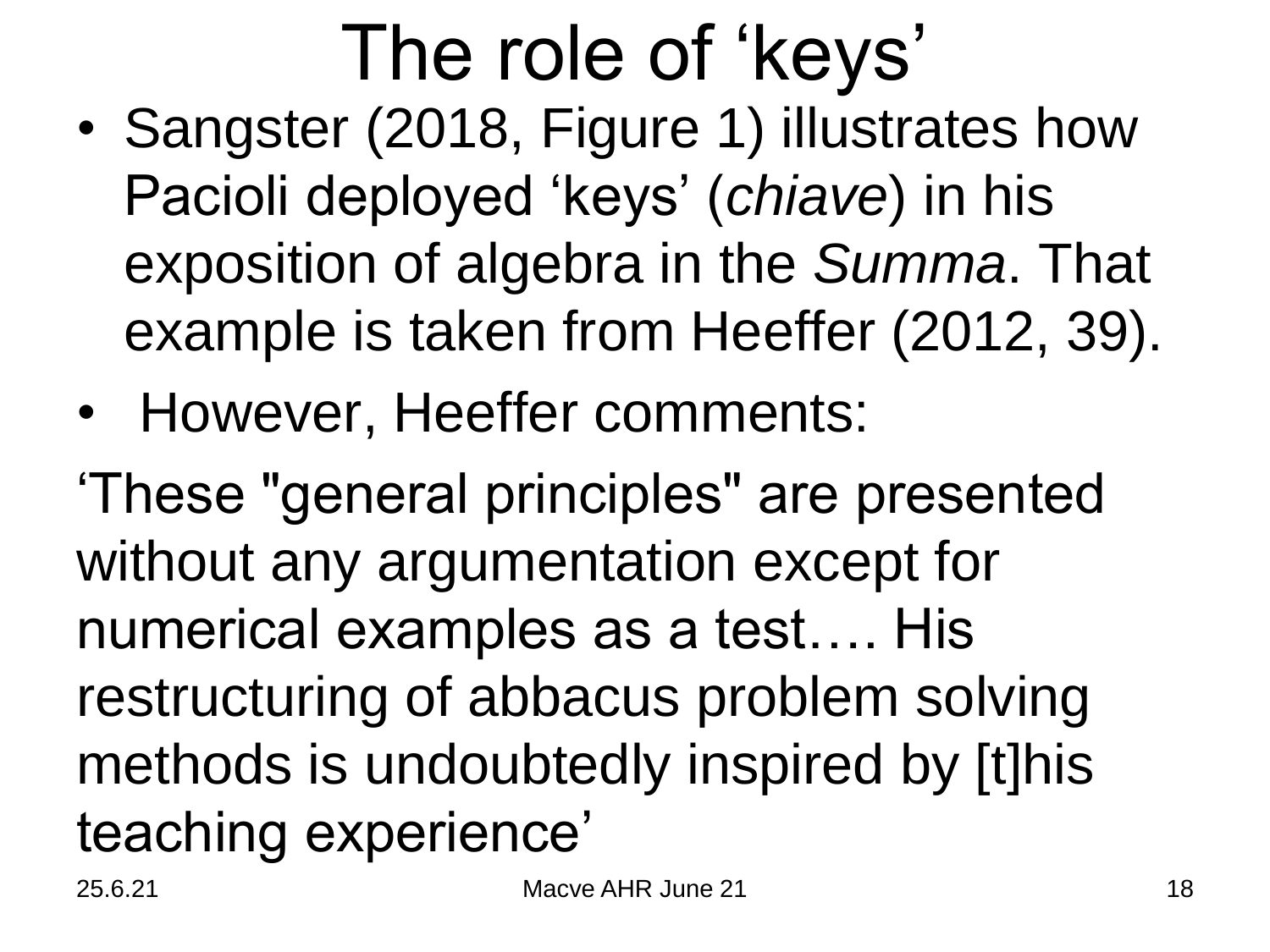### 'Keys' (cont.)

- So, as argued above, Pacioli does *not* rely on axiomatic algebra in formulating these socalled 'general principles'.
- And although he uses 'keys' in the *Summa*, when one turns to the *de Scripturis* itself one does not find any instances where a similar exposition is applied to developing illustrative examples of DEB.
- Sangster however argues that examples were unnecessary given the clear 'axiomatic' structure of Pacioli's exposition.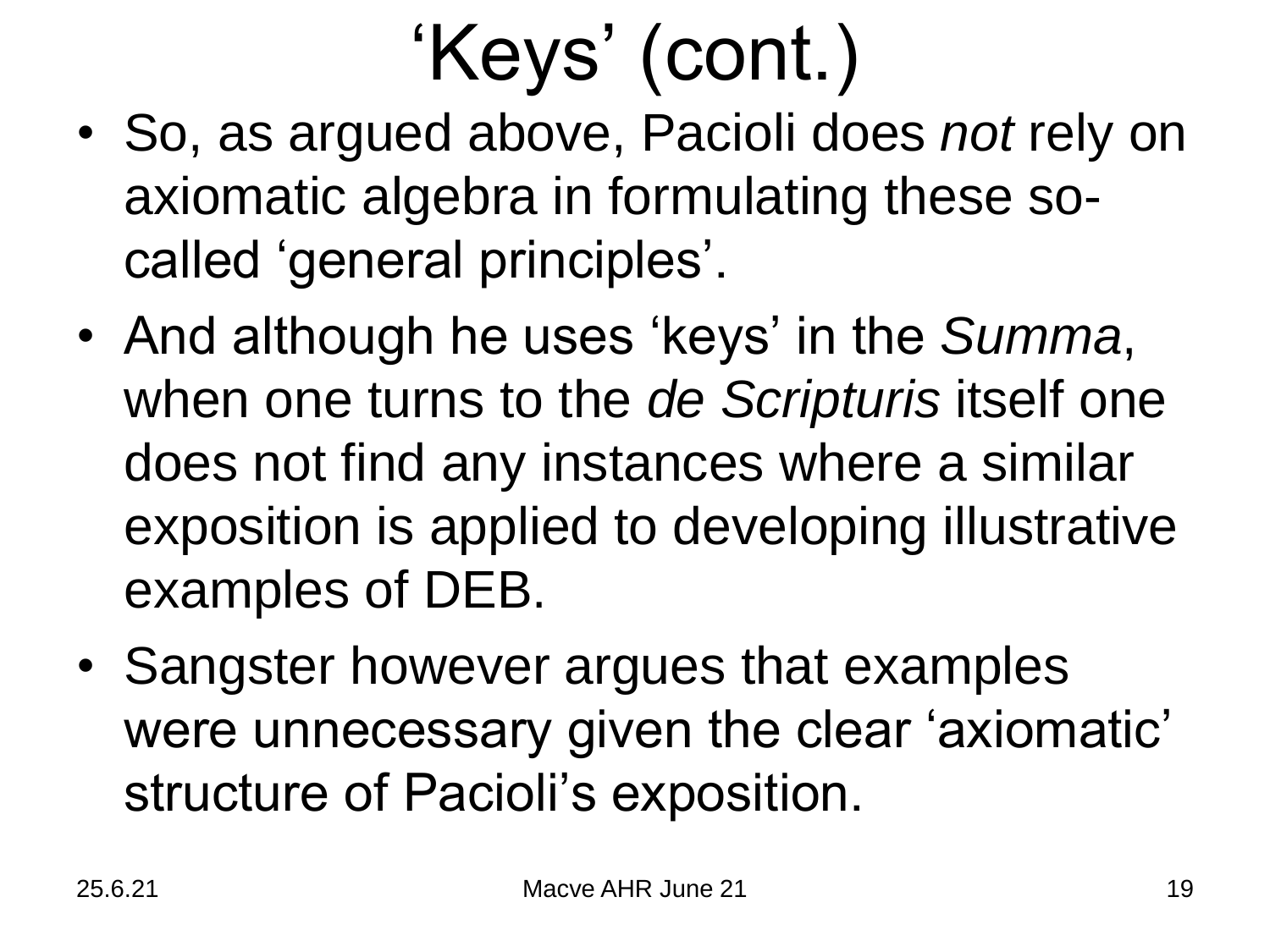### Summary

- Sangster's argument fails in the following respects:
- Pacioli's exposition of algebra in the *Summa* through 'keys' is not axiomatic.
- Pacioli does not actually use similar 'keys' in the *de Scripturis* to explain DEB.
- So even if the 'keys' in the *Summa* were axiomatic, Pacioli does not explain the rules for DEB in the *de Scripturis* by deriving them from axioms.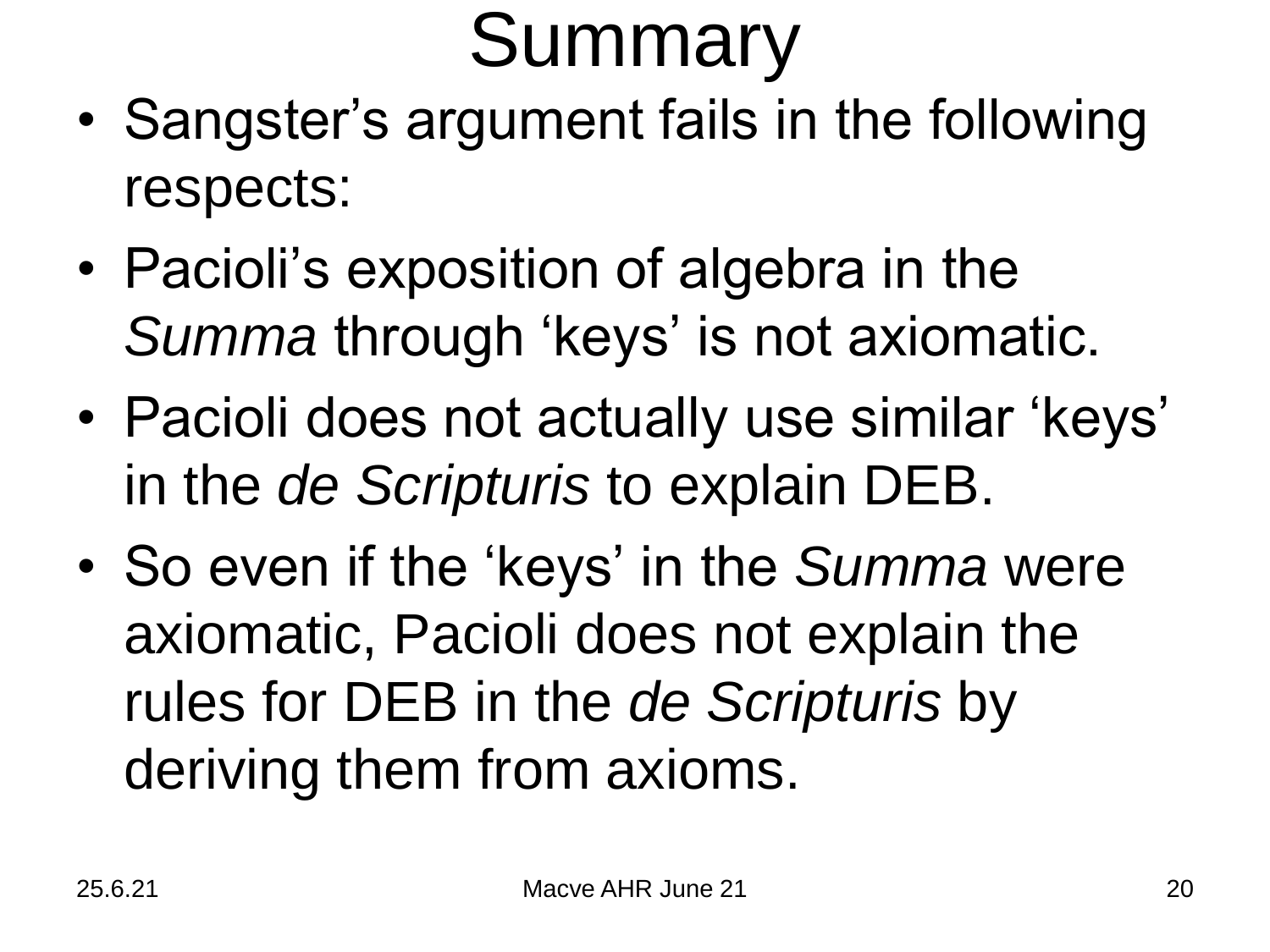### So what?

- Pacioli's 'game changing' printed, vernacular exposition of DEB (utilising Arabic numerals) is a reasonably useful mercantile appendage to the *Summa* rather than a derivation from its mathematics and in this respect is therefore similar to the (plagiarised) section on weights and measures, currencies etc. ('Tariffs') that he also included (Yamey 1994a)
- The lens through which to appreciate it is one that scans its location within the longer history of European and then North American accounting development and institutionalization; and one that contrasts this history with that of other cultures that developed significant mercantile economies.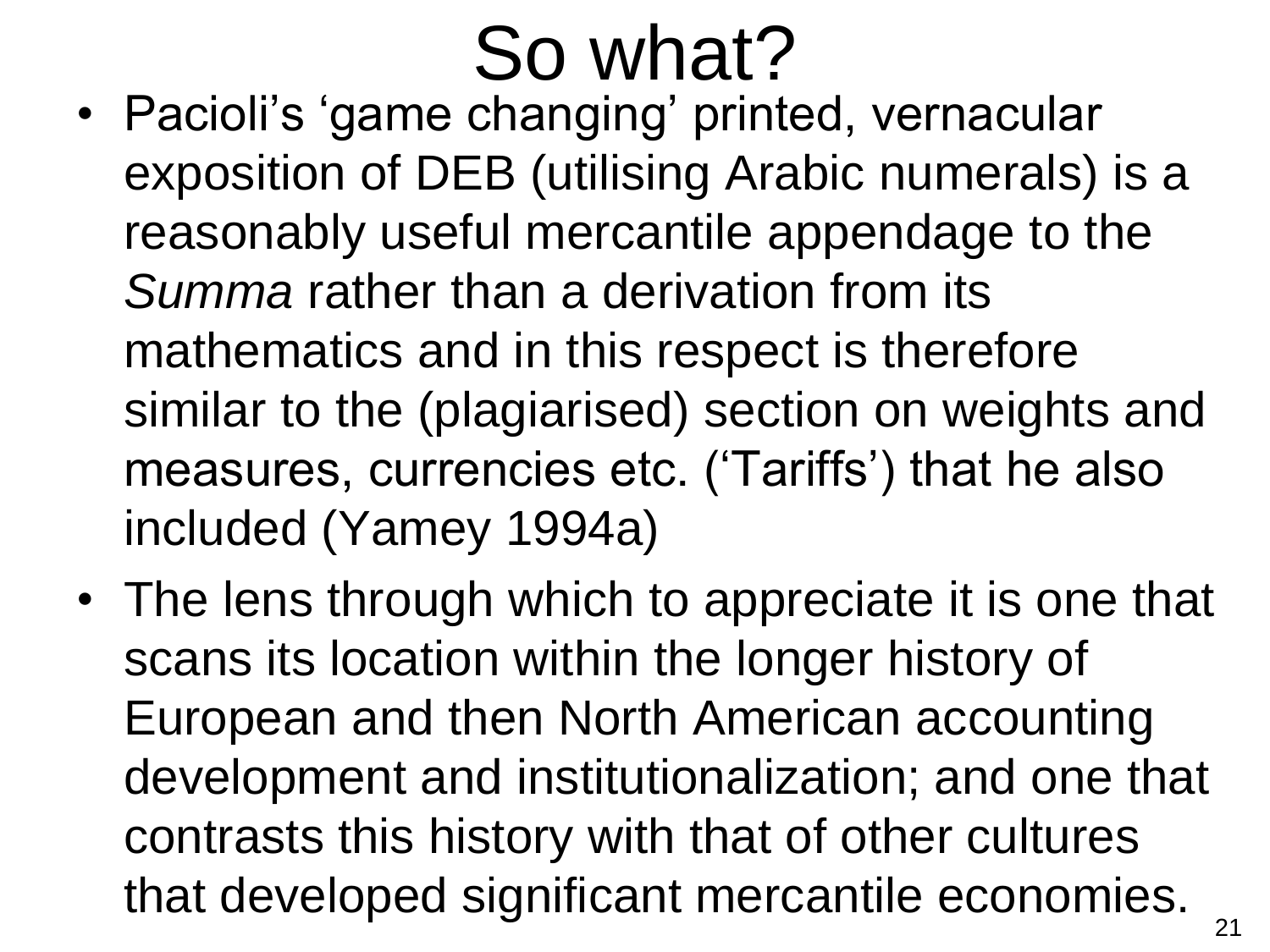### How important is DEB?

- The financial statements DEB produces are widely interpreted as summarising a business's progress and the state of its capital.
- But these can be produced without processing within the fully integrated, cross-referenced structure of DEB.
- Indigenous Chinese accounting, as recently found in surviving examples from the 16<sup>th</sup> century onwards (e.g. the records analysed in Yuan et al. 2017 and Yuan and Macve 2019), like other Eastern systems using traditional Chinese characters, did not have the indexed and pagenumbered books that Pacioli recommends but did track assets, liabilities, equity and income. 22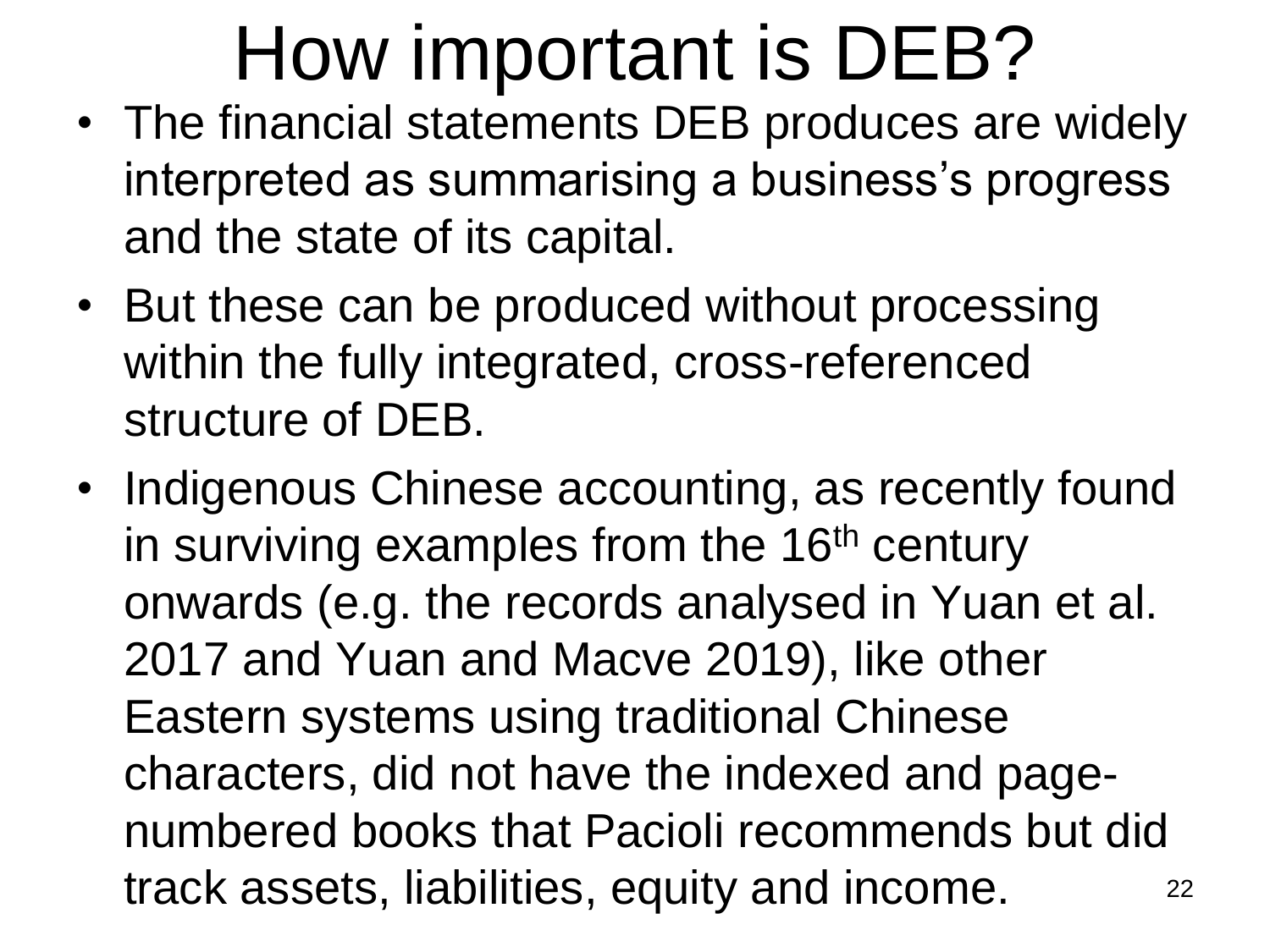### 'CIHAR'

- Historical understanding can only be achieved by considering the context of the emergence, dissemination and institutionalization of DEB in the West and by putting it in comparative perspective with developments in the East, where further research can now be most valuably focussed (Dobie and McCollum-Oldroyd 2020).
- Rather than further poring over Pacioli, the research importance of further collaborative study of China and its accounting history, alongside that of other Eastern economies, is clear in order to illuminate and inform the mainstream of 'comparative international historical accounting research' (Carnegie and Napier, 2012). 25.6.21 Macve AHR June 21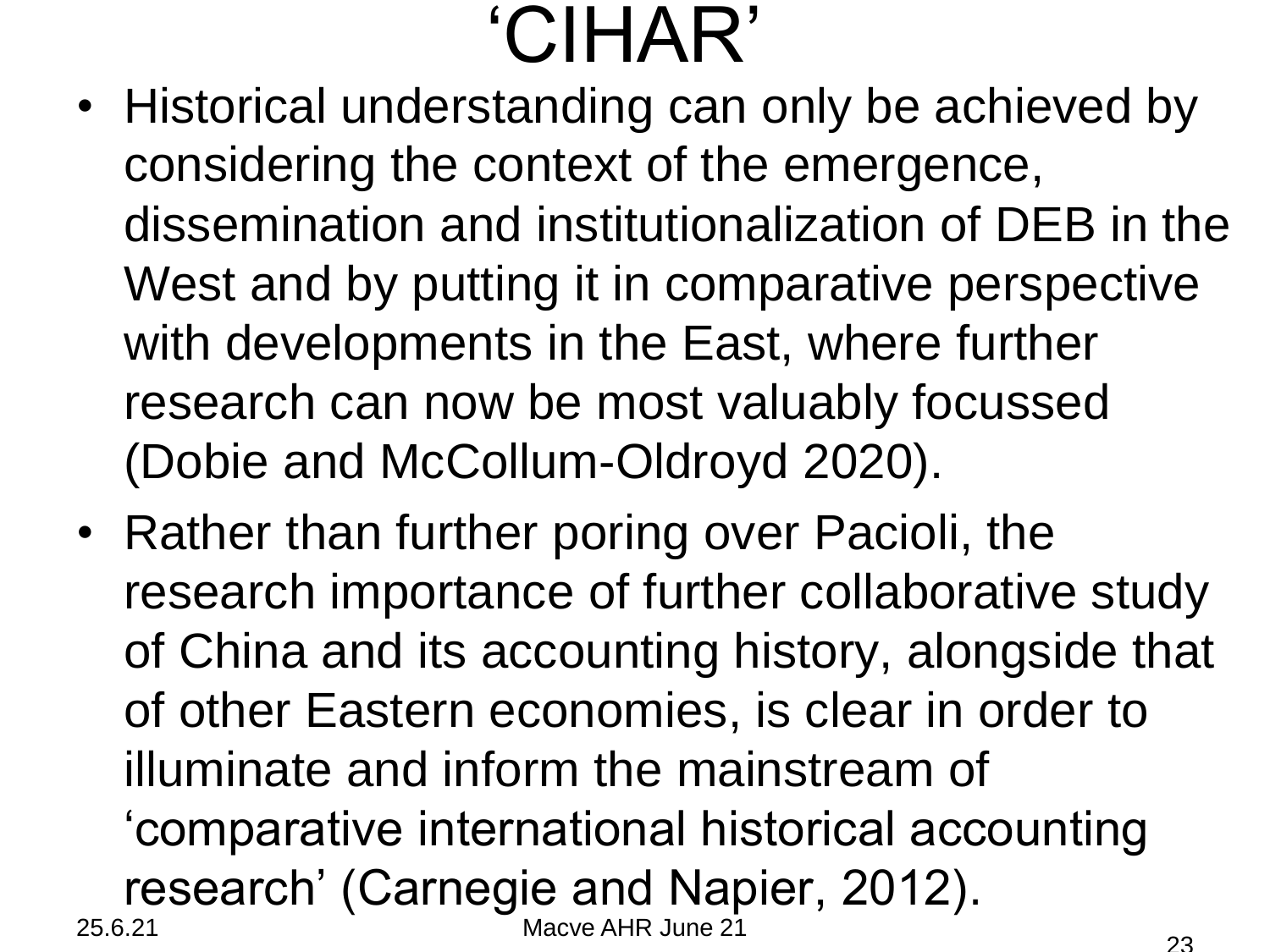

## 谢谢,请多批评指正! Xiè xiè, qǐng duō pīpíng zhǐzhèng!

# **Thank you, please** *criticise and correct as much as possible!*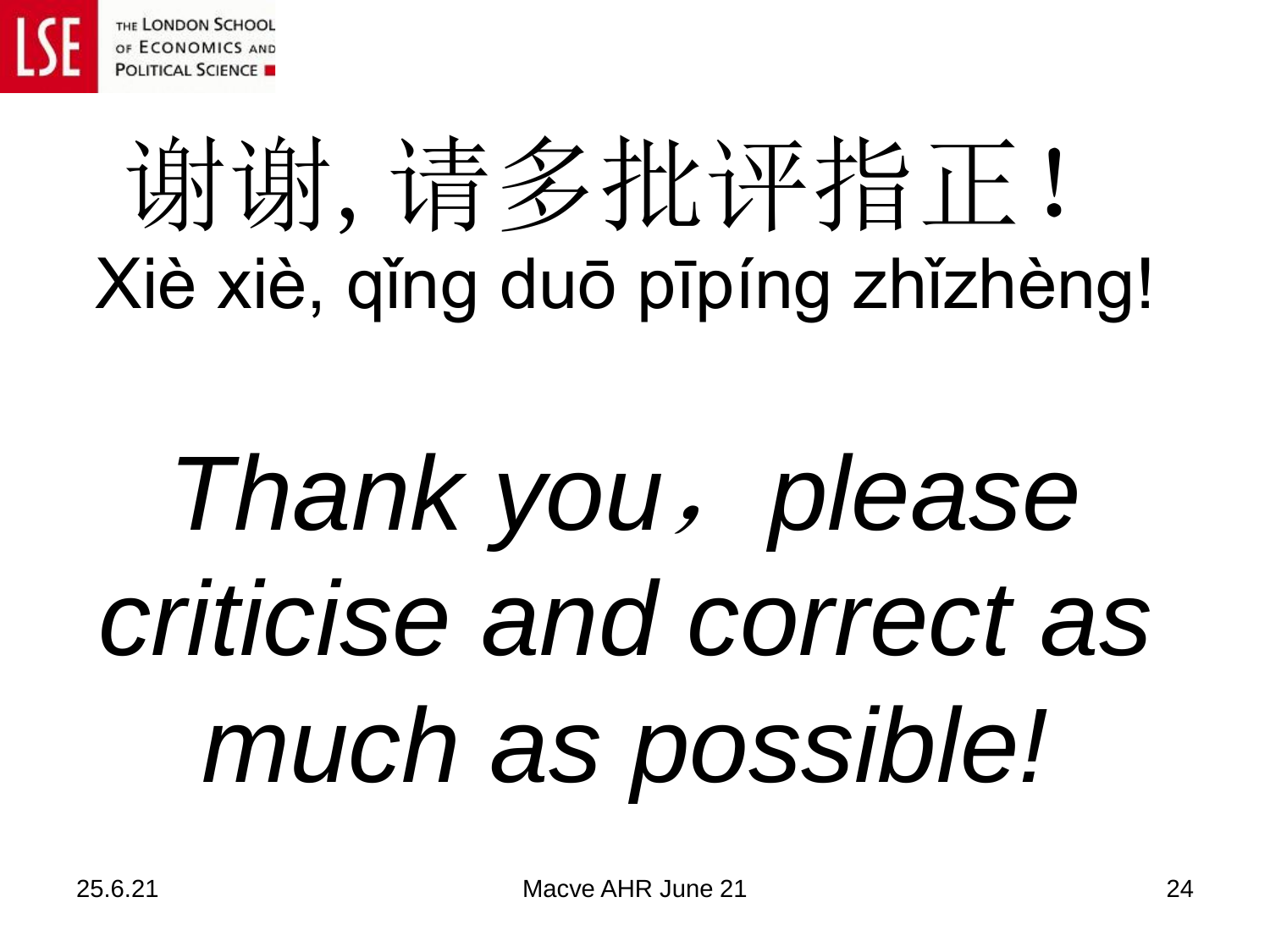### Some Appendices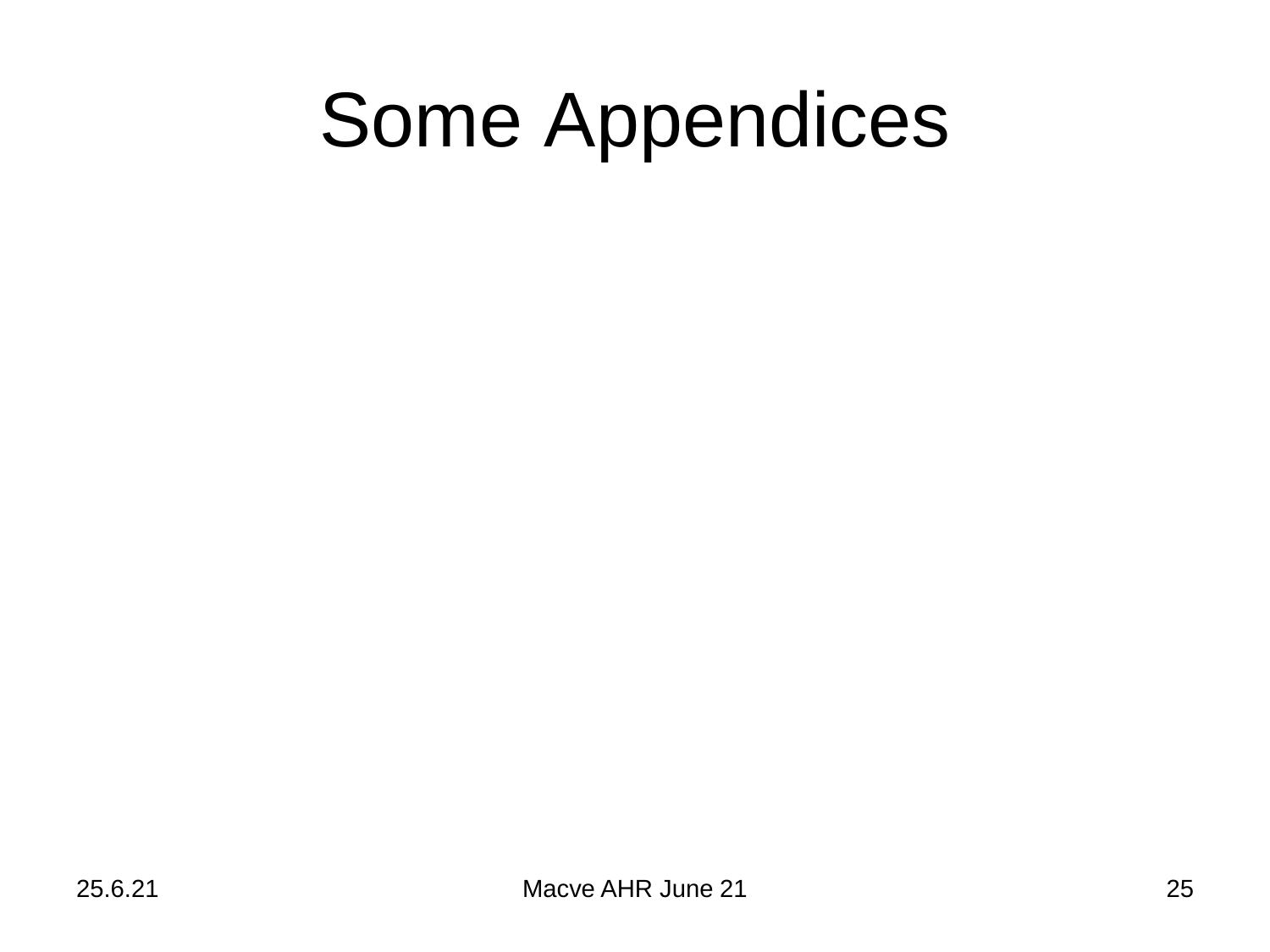*The Balance Sheet Equation and the Articulation of Financial Statements*

- Resources = Claims
- Assets = Claims by Outsiders ('Liabilities') + Claims by Owners ('Equity capital')
- A = L + E •  $A - L =$
- $\Delta(A L)$  = •  $\Delta(A - L)$  =  $\Delta[1 + E2]$ •  $\Delta(A - L)$  =  $\Delta[E1a + E1b] + \Delta E2$
- $\Delta E1$  = 'Comprehensive income'
- $\triangle E1 = \triangle E1a + \triangle E1b$
- $\Delta$ E1a = 'net income' (US) / 'net profit' (UK)
- $\Delta E1a$  = 'income expenditure' or 'revenue costs' (as in 'income statement' / 'Profit & Loss Account')
- $\Delta E1b = 6$  ther comprehensive income'
- $\triangle$ E2 = transactions with owners (e.g. new share issues; dividends)

Note: 'A' and 'L' can be subdivided into 'accounts' for any number of component assets and liabilities (or groups of these) as required. If these are presented so that increases in assets are entered on their left side, and increases in liabilities and equity on their right side, they form the familiar pattern of 'T' accounts.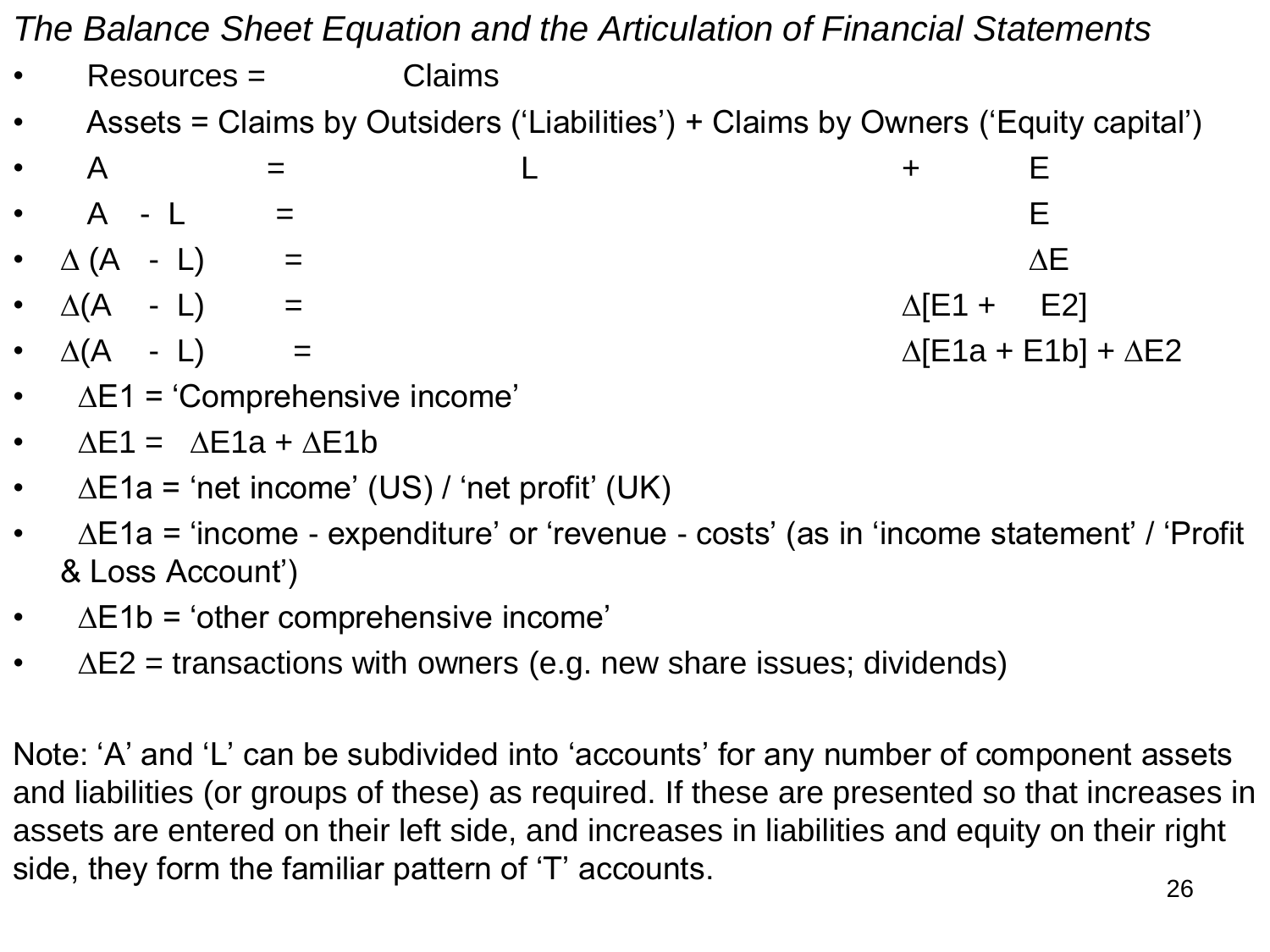If  $\Delta$ E2 is typically dividends it can equivalently be written as -D (and any new capital contributions are 'negative dividends'). The 'clean surplus equation' (Feltham and Ohlson 1995) is then:

 $BV_t = BV_{t-1} + Y_t - D_t$  where:

- BV<sub>t</sub> is ending book value (i.e. A-L) and BV<sub>t-1</sub> is opening book value for the period ended at time t,
- $Y_t$  is the period's 'clean surplus' income (i.e.  $\Delta$ E1),
- and  $D_t$  is the period's dividends (i.e.  $\Delta$ E2).
- The 'clean surplus equation' in its simple algebra therefore also reflects Euclid's fundamental axioms (in particular that if a=b, then  $a+c = b+c$ ; or equivalently,  $a-c = b-c$ ;  $a+c-c = b$ ; and  $a = b + c - c$  (the possible variant entries within DEB).